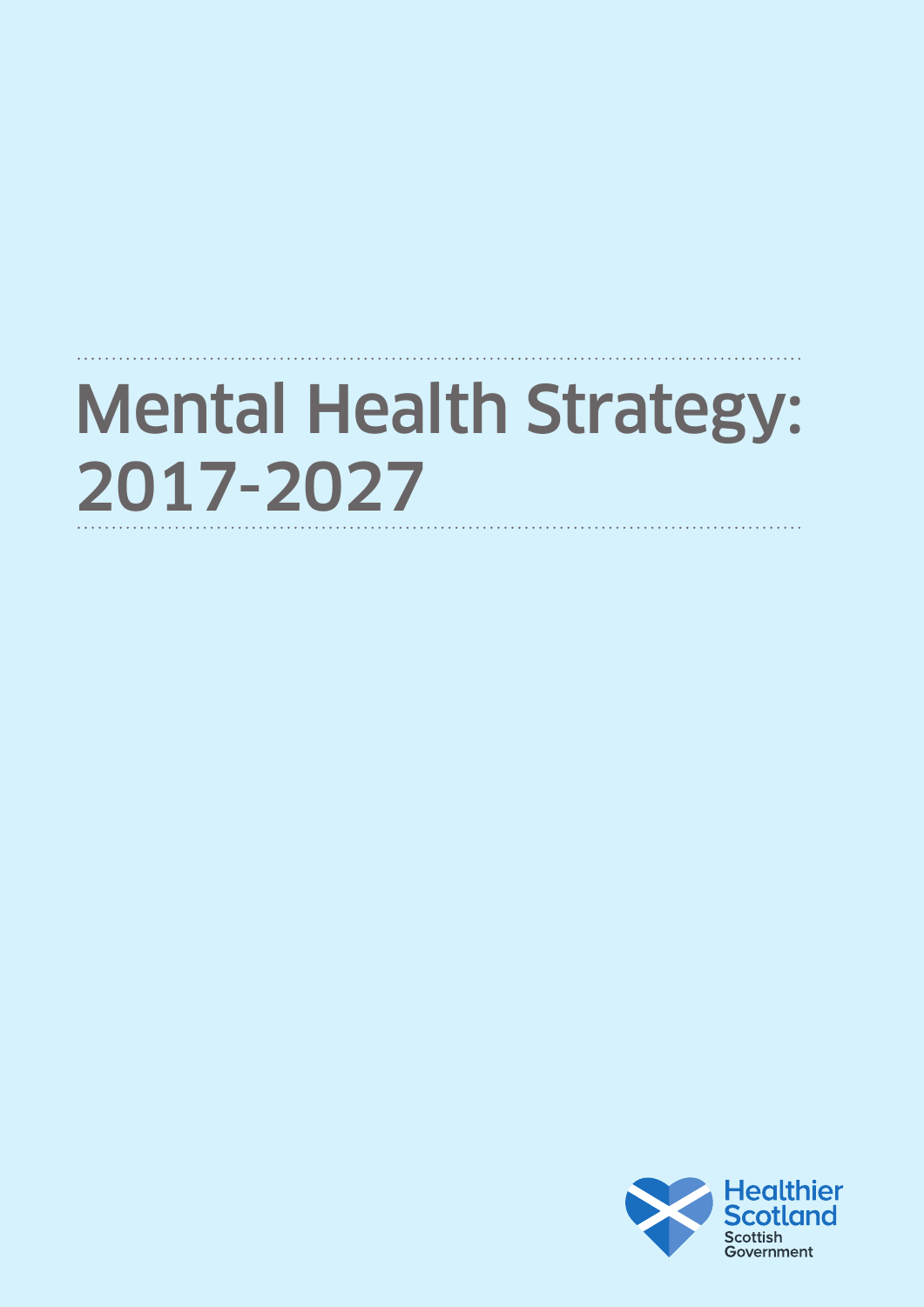# **Contents**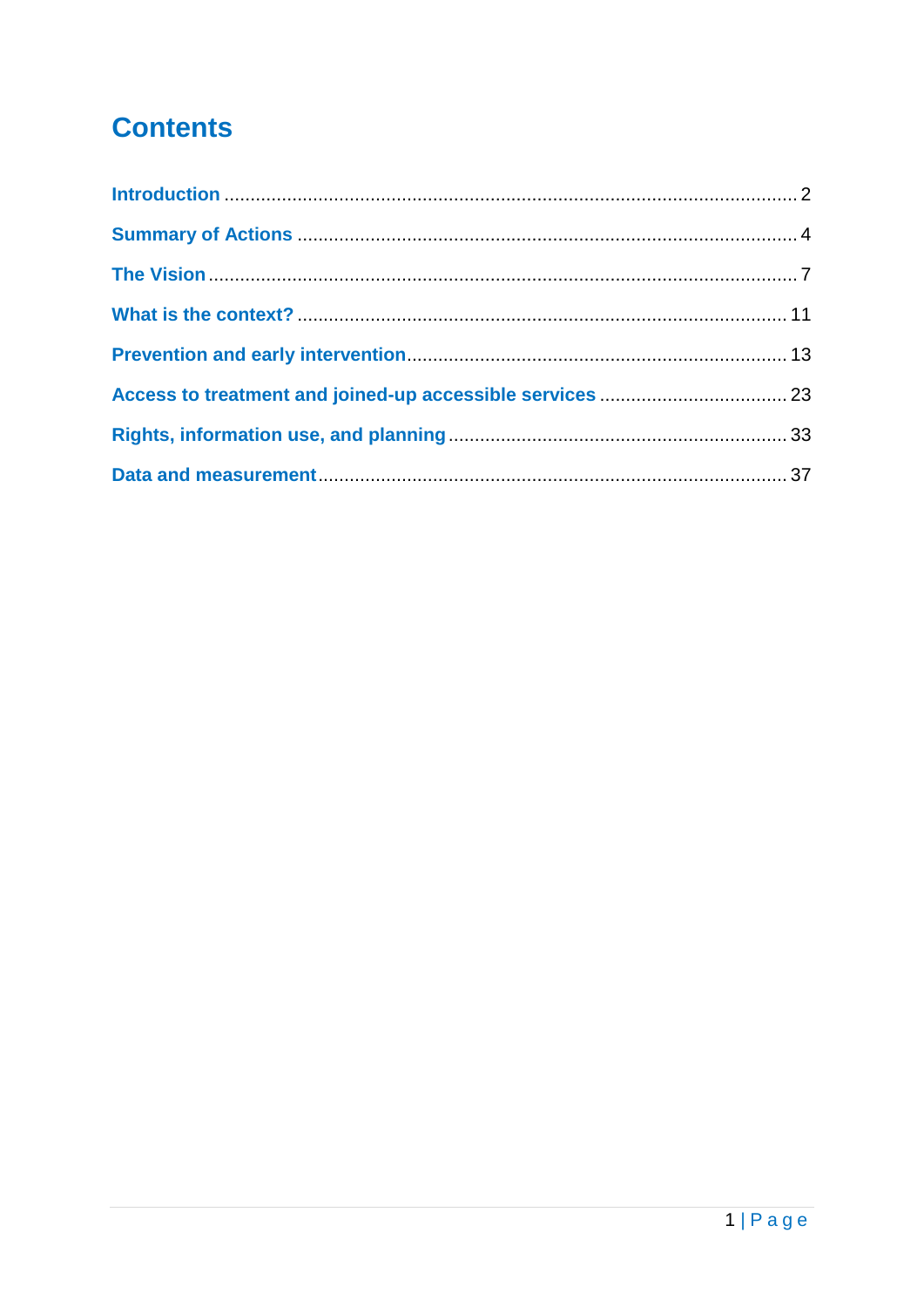# <span id="page-2-0"></span>**Introduction**



Challenges with mental health have touched every life in Scotland: from a young person struggling in school, or a colleague absent from work, to an elderly relative living with dementia. We have all seen, and often personally felt and experienced, the impact of mental health problems.

Many mental health problems will be preventable, and almost all are treatable, so people can either fully recover or manage their conditions successfully and live as healthy, happy and productive lives as possible.

Our guiding ambition for mental health is simple but, if realised, will change and save lives - **that we must prevent and treat mental health problems with the same commitment, passion and drive as we do with physical health problems**.

That means working to improve:

- **Prevention, early intervention, and physical wellbeing;**
- **Access to treatment, and joined up accessible services;**
- **Rights, information use, and planning.**

We want to create a Scotland where all stigma and discrimination related to mental health is challenged, and our collective understanding of how to prevent and treat mental health problems is increased. We want to see a nation where mental healthcare is person-centred and recognises the life-changing benefits of fast, effective treatment. We want a Scotland where we act on the knowledge that failing to recognise, prioritise and treat mental health problems costs not only our economy, but harms individuals and communities. In short, we share the ambition that you should only have to ask once to get help fast.

In the last decade mental health services have changed dramatically, with excellent work from NHS Board staff, primary care practitioners, councils and third sector organisations, making life-changing, and life-saving, interventions every day.

But we have the ambition to go further, and we know this ambition is shared across Scotland. Through this strategy we set out 40 initial actions to better join up our services, to refocus these and to deliver them when they are needed.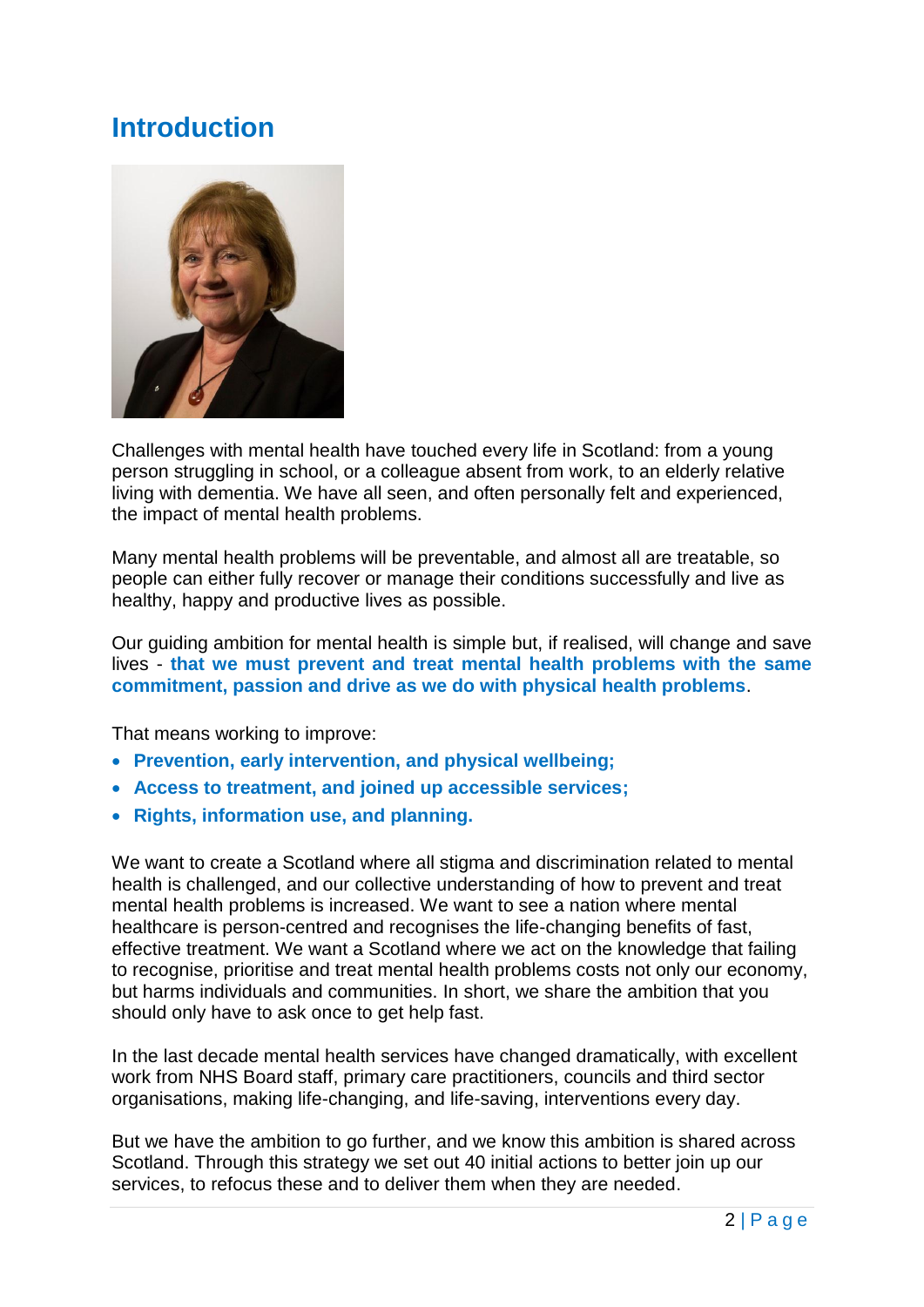These actions include:

- Increasing the mental health workforce by 800 additional mental health workers in our hospitals, GP surgeries, prisons and police stations.
- Improving support for preventative and less intensive services (tiers 1 and 2 CAMHS) to tackle issues earlier.
- Reviewing the role of counselling services in schools.
- Testing and evaluating the most effective and sustainable models of supporting mental health in primary care
- Establishing a bi-annual forum of mental health stakeholders to help guide the implementation of actions in the coming years.

Our efforts must deliver on a human rights-based approach, so that people in the most marginalised of situations are prioritised in achieving health.

We can't achieve a sea change in mental health alone. This strategy also underpins how we will work in partnership with others to champion the better Scotland our people deserve.

Mauseur Watt

**Maureen Watt MSP** Minister for Mental Health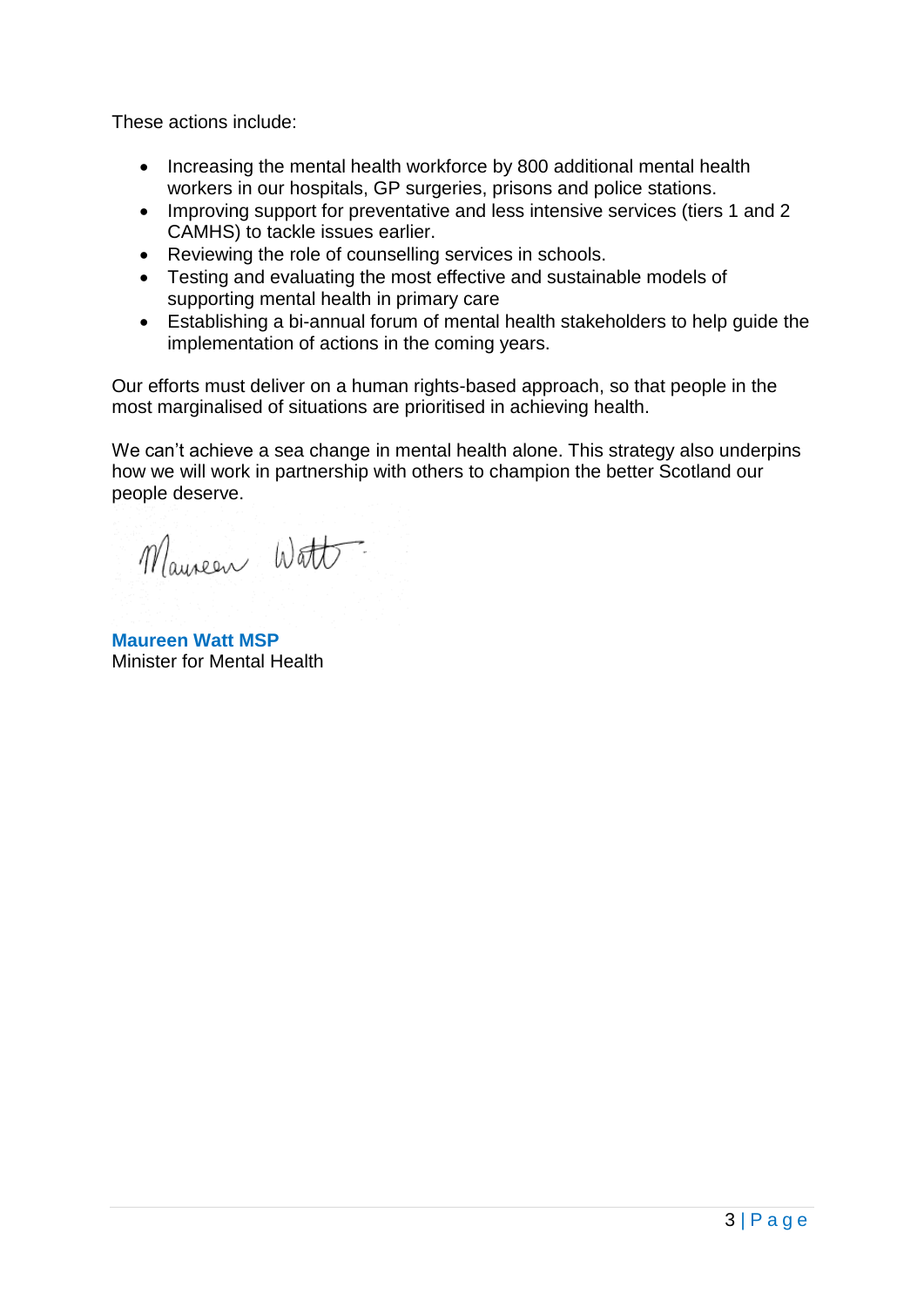# <span id="page-4-0"></span>**Summary of Actions**

# **Prevention and early intervention**

- **1.** Review Personal and Social Education (PSE), the role of pastoral guidance in local authority schools, and services for counselling for children and young people.
- **2.** Roll out improved mental health training for those who support young people in educational settings.
- **3.** Commission the development of a Matrix of evidence-based interventions to improve the mental health and wellbeing of children and young people.
- **4.** Complete the rollout of national implementation support for targeted parenting programmes for parents of 3- and 4-year olds with conduct disorder by 2019-20.
- **5.** Ensure the care pathway includes mental and emotional health and wellbeing, for young people on the edges of, and in, secure care.
- **6.** Determine and implement the additional support needed for practitioners assessing and managing complex needs among children who present a high risk to themselves or others.
- **7.** Support an increase in support for the mental health needs of young offenders, including on issues such as trauma and bereavement.
- **8.** Work with partners to develop systems and multi-agency pathways that work in a co-ordinated way to support children"s mental health and wellbeing.
- **9.** Support the further development of 'Think Positive' to ensure consistent support for students across Scotland.
- **10.** Support efforts through a refreshed Justice Strategy to help improve mental health outcomes for those in the justice system.
- **11.** Complete an evaluation of the Distress Brief Intervention by 2021 and work to implement the findings from that evaluation.
- **12.** Support the further development of the National Rural Mental Health Forum to reflect the unique challenges presented by rural isolation.
- **13.** Ensure unscheduled care takes full account of the needs of people with mental health problems and addresses the longer waits experienced by them.
- **14.** Work with NHS 24 to develop its unscheduled mental health services to complement locally-based services.

# **Access to treatment and joined-up, accessible services**

- **15.** Increase the workforce to give access to dedicated mental health professionals to all A&Es, all GP practices, every police station custody suite, and to our prisons. Over the next five years increasing additional investment to £35 million for 800 additional mental health workers in those key settings.
- **16.** Fund the introduction of a Managed Clinical Network to improve the recognition and treatment of perinatal mental health problems.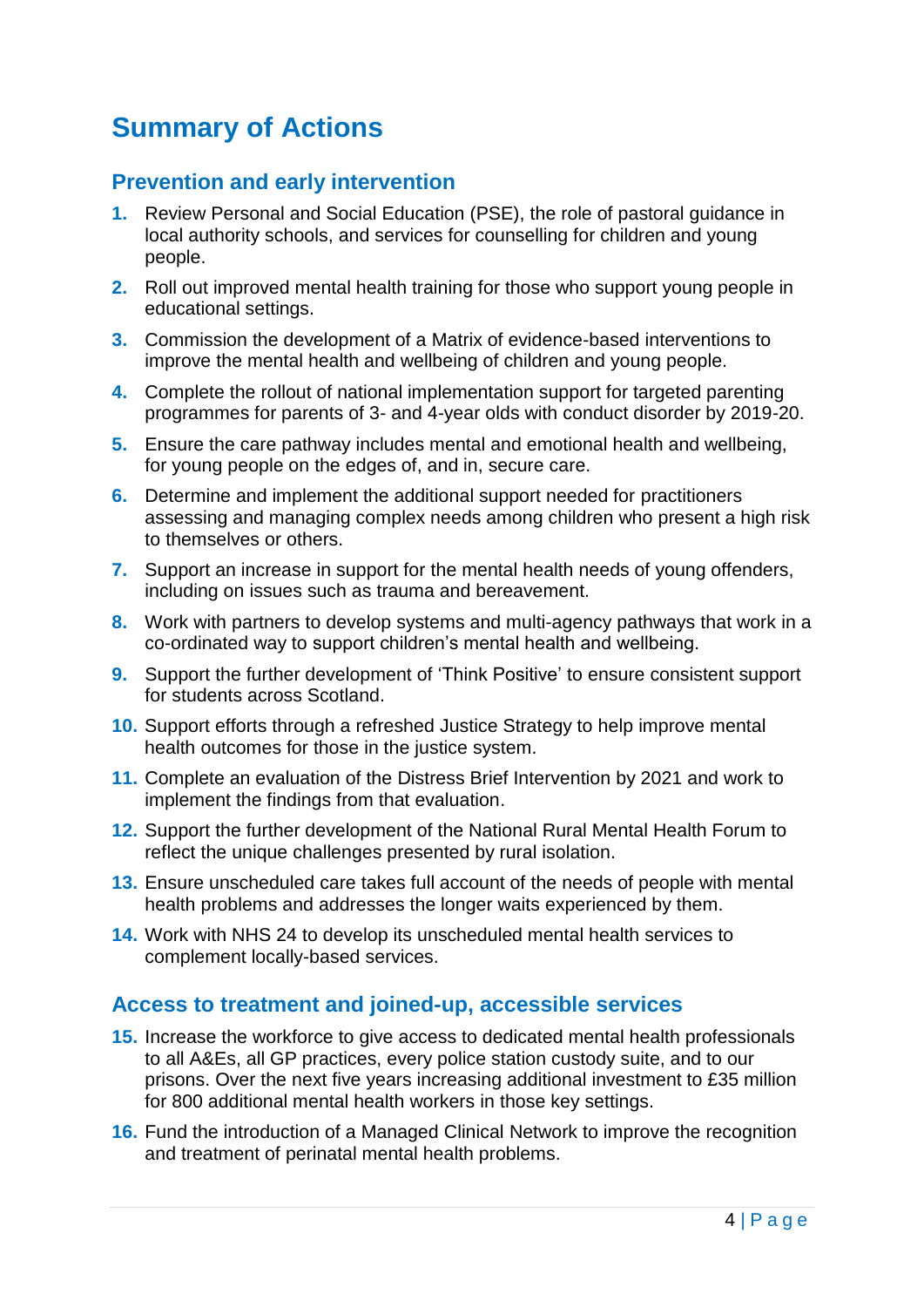- **17.** Fund improved provision of services to treat child and adolescent mental health problems.
- **18.** Commission an audit of CAMHS rejected referrals, and act upon its findings.
- **19.** Commission Lead Clinicians in CAMHS to help develop a protocol for admissions to non-specialist wards for young people with mental health problems.
- **20.** Scope the required level of highly specialist mental health inpatient services for young people, and act on its findings.
- **21.** Improve quality of anticipatory care planning approaches for children and young people leaving the mental health system entirely, and for children and young people transitioning from CAMHS to Adult Mental Health Services.
- **22.** Support development of a digital tool to support young people with eating disorders.
- **23.** Test and evaluate the most effective and sustainable models of supporting mental health in primary care, by 2019.
- **24.** Fund work to improve provision of psychological therapy services and help meet set treatment targets.
- **25.** Develop more accessible psychological self-help resources and support national rollout of computerised CBT with NHS 24, by 2018.
- **26.**Ensure the propagation of best practice for early interventions for first episode psychosis, according to clinical guidelines.

## **The physical wellbeing of people with mental health problems**

- **27.** Test and learn from better assessment and referral arrangements in a range of settings for dual diagnosis for people with problem substance use and mental health diagnosis.
- **28.** Offer opportunities to pilot improved arrangements for dual diagnosis for people with problem substance use and mental health diagnosis.
- **29.** Work with partners who provide smoking cessation programmes to target those programmes towards people with mental health problems.
- **30.** Ensure equitable provision of screening programmes, so that the take up of physical health screening amongst people with a mental illness diagnosis is as good as the take up by people without a mental illness diagnosis.
- **31.** Support the physical activity programme developed by SAMH.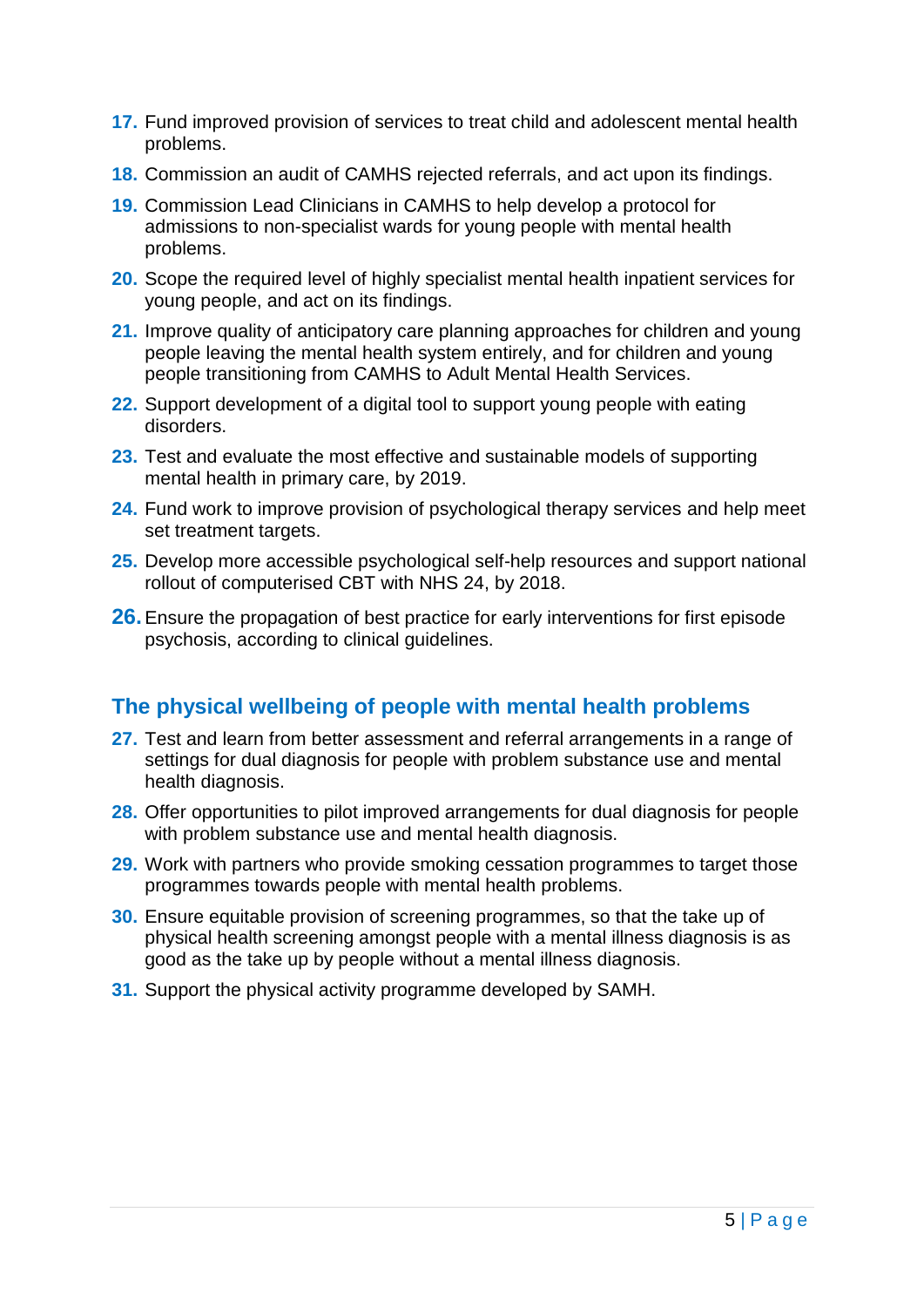## **Rights, information use, and planning**

- **32.** Use a rights-based approach in the statutory guidance on the use of mental health legislation.
- **33.** Commission a review of whether the provisions in the Mental Health (Care and Treatment) (Scotland) Act 2003 Act fulfil the needs of people with learning disability and autism, taking forward new legislative measures if necessary.
- **34.** Reform Adults With Incapacity (AWI) legislation.
- **35.** Work with key stakeholders to better understand Mental Health Officer capacity and demand, and to consider how pressures might be alleviated.
- **36.** Work with employers on how they can act to protect and improve mental health, and support employees experiencing poor mental health.
- **37.** Explore innovative ways of connecting mental health, disability, and employment support in Scotland.

#### **Data and measurement**

- **38.** Develop a quality indicator profile in mental health which will include measures across six quality dimensions – person-centred, safe, effective, efficient, equitable and timely.
- **39.** Establish a bi-annual forum of stakeholders to help track progress on the actions in this Strategy, and to help develop new actions in future years to help meet our ambitions.
- **40.** Carry out a full progress review in 2022, the halfway point of the Strategy, to ensure that lessons are learnt from actions to that point.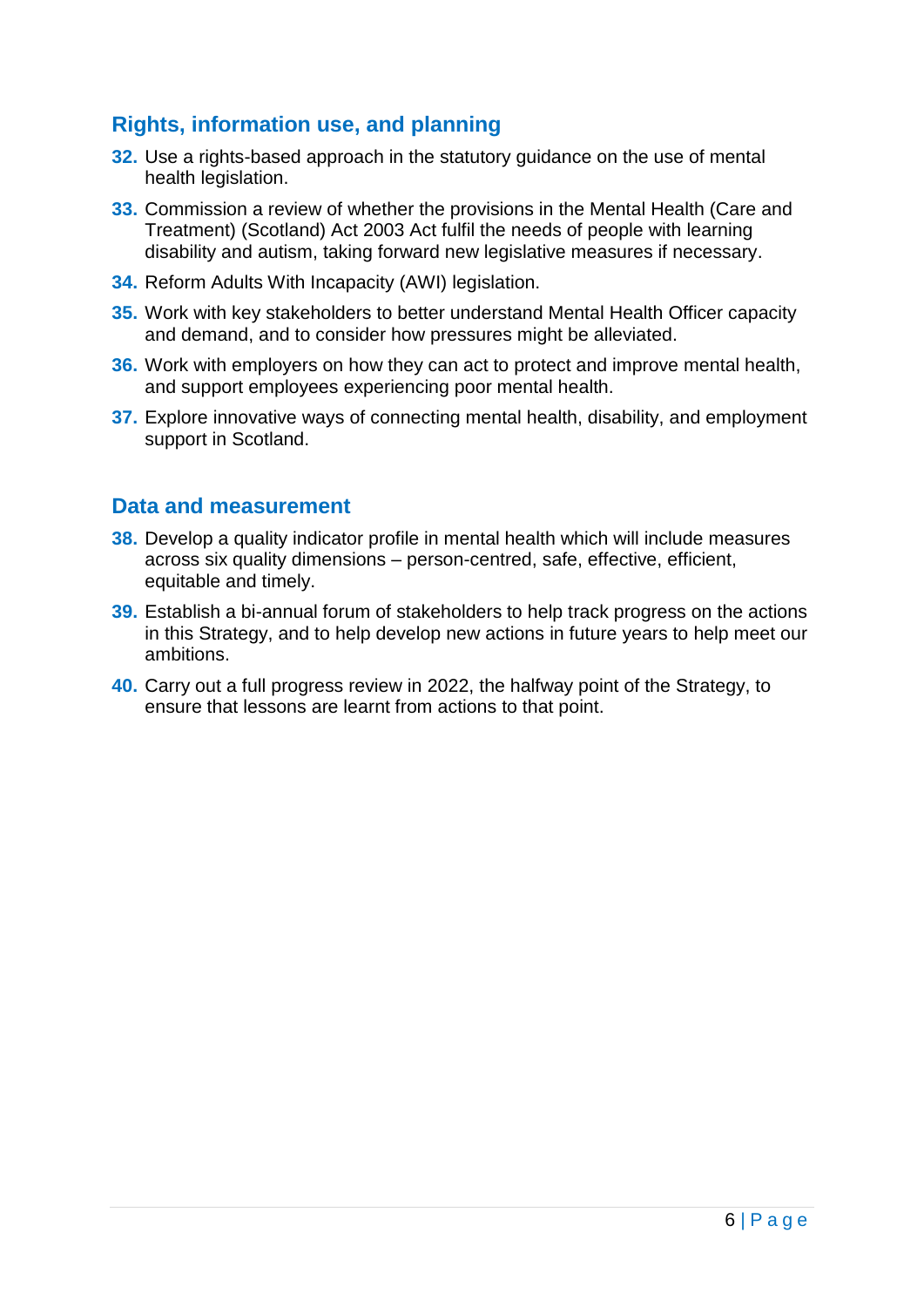# <span id="page-7-0"></span>**Our Vision**

Our vision for the Mental Health Strategy is of a Scotland where people can get the right help at the right time, expect recovery, and fully enjoy their rights, free from discrimination and stigma. $1$ 

Over the 10 years of the Strategy, we will work on achieving parity between mental and physical health.

The scale of the challenge to achieve parity is considerable:

- Only 1 in 3 people who would benefit from treatment for a mental illness currently receive it, on current estimates.
- People with life-long mental illness are likely to die 15-20 years prematurely because of physical ill-health.
- People with a mental health problem are more likely than others to wait longer than 4 hours in an Emergency Department.

That there should be parity of esteem between physical and mental health is widely accepted, and through this Strategy we aim to ensure that it is more than just a worthy ambition and can be made real. Over the 10 years of this Strategy, we must see, and be able to measure, the following for mental health compared to physical health:  $2$ 

- **Equal access to the most effective and safest care and treatment**: Demonstrated by increasing the proportion of people who receive treatment for a mental illness, who would benefit from that treatment. This will also require improvements in prescribing and follow up care.
- **Equal efforts to improve the quality of care**: Demonstrated by achieving the same level of access to services and the same efforts to improve standards, infrastructure and staffing in mental healthcare as in physical healthcare.
- **Allocation of time, effort and resources on a basis commensurate with need**: Including addressing higher rates of premature mortality by targeting efforts at higher smoking rates and improving access to physical healthcare for people with a mental illness.
- **Equal status within healthcare education and practice**: Demonstrated by supporting core skills and competencies in mental health for a variety of staff.
- **Equally high aspirations for service users**: Recognising service users as equal partners in their own healthcare and emphasising expectations of good health and a good life.
- **Equal status in the measurement of health outcomes**: Met by robustly measuring people"s responses to treatment, and people"s experiences of mental health services, just as in physical health care.

<sup>1</sup> Derived from work by the Scottish Mental Health Partnership.

<sup>2</sup> Royal College of Psychiatrists, March 2013, *Whole-person care: from rhetoric to reality Achieving parity between mental and physical health,* Occasional paper OP88, p.20 <http://www.rcpsych.ac.uk/pdf/OP88.pdf>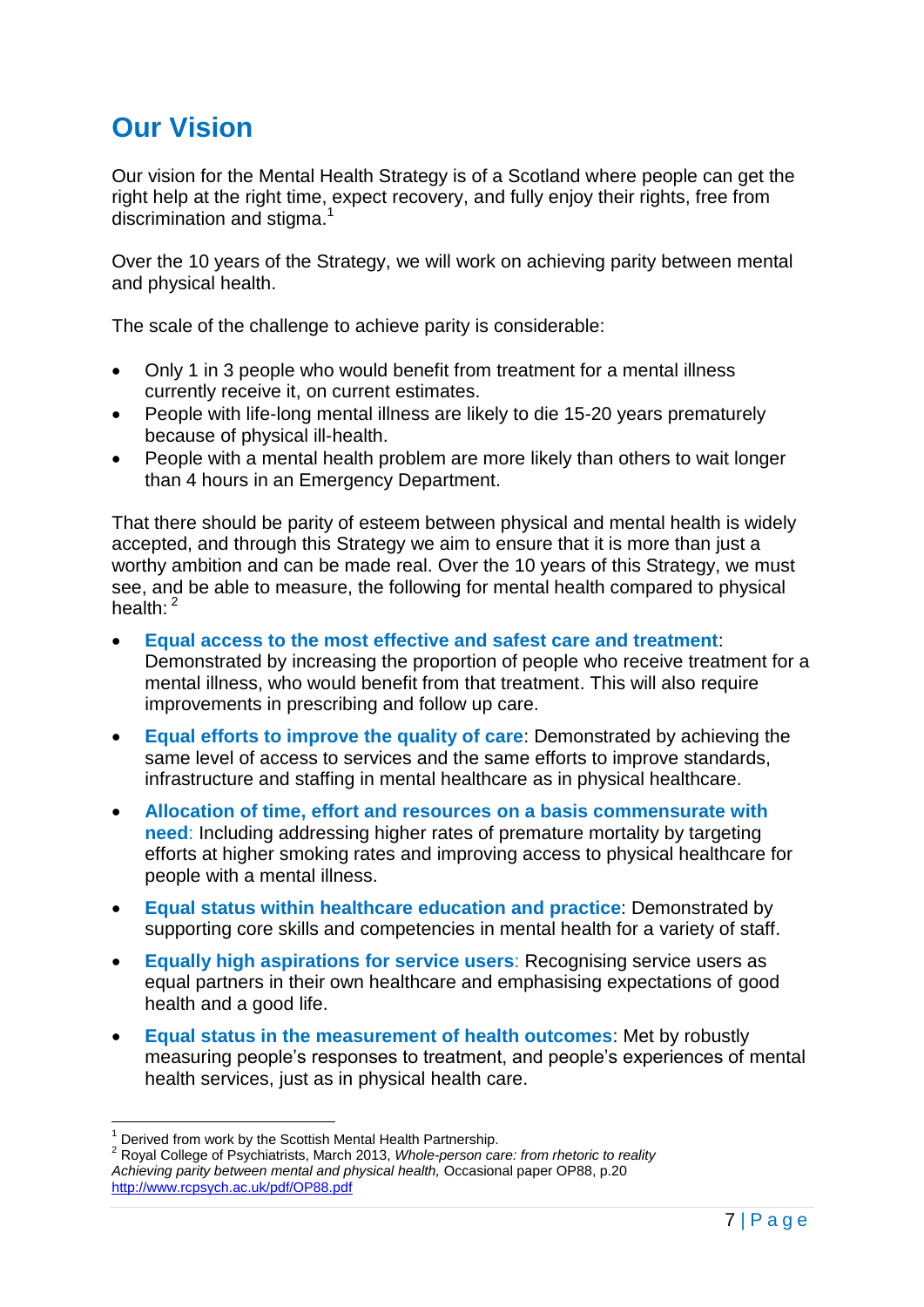To measure progress toward parity we will introduce a measurement framework similar to those used in physical health. This will draw on a range of information to understand the differences that are being made to, for example, premature mortality, what money is being spent, how long people wait to access services, rates of employment, and poverty levels.

Working to improve mental health care is not just the preserve of the NHS or the health portfolio. We will be working not only across the Scottish Government, but also across the wider public services to harness the broadest range of opportunities to improve the population"s mental health. This work is broad and far-reaching, for example:

- **Poverty:** Poverty is the single biggest driver of poor mental health. The Fairer Scotland Action Plan sets out how we will help tackle poverty, reduce inequality and build a fairer and more inclusive Scotland. We will work with partners in local government, the third sector and communities to deliver this ambition and to recognise the importance of this activity in delivering good mental health for the whole population of Scotland.
- **Education:** Support from teachers and other school staff can be vital in helping ensure the mental wellbeing of children and young people. We will empower and support local services to provide early access to effective supports and interventions at tiers 1 and 2 and to use specialist CAMHS expertise where it will be most effective.
- **Justice:** We will support the justice system to work effectively with local partners to improve outcomes for people with mental health problems. We will facilitate work with Police Scotland and Integration Authorities to ensure that people with mental health problems or who are in distress are supported. We will work with the Scottish Prison Service and partners to improve the mental health of prisoners, including supporting young offenders.
- **Social Security:** Our overarching aim is to create a social security system in Scotland that is based on dignity, fairness and respect. This will be a system that helps to support those who need it and when they need it. We will ensure that this works for people with mental health problems.
- **Employment:** Not having a job is the single biggest inequality that people with mental health problems can face. We will use our new employability powers to work across health and employability services to support people with mental health problems to stay in work and to support people to get back into work. We will also encourage employers to support the mental wellbeing of their employees.<sup>3</sup>

Improvements will be supported by increasing resources for mental health, including an increasing share of the NHS frontline revenue budget, and investing in innovation in services. We will also require transparent reporting of how Integration Authorities use their resources to support mental health in different settings and services, so we can demonstrate progress without stifling innovation and cross-service working.

1

<sup>&</sup>lt;sup>3</sup> <https://scottishbusinesspledge.scot/workforce-engagement/#ffs-tabbed-11>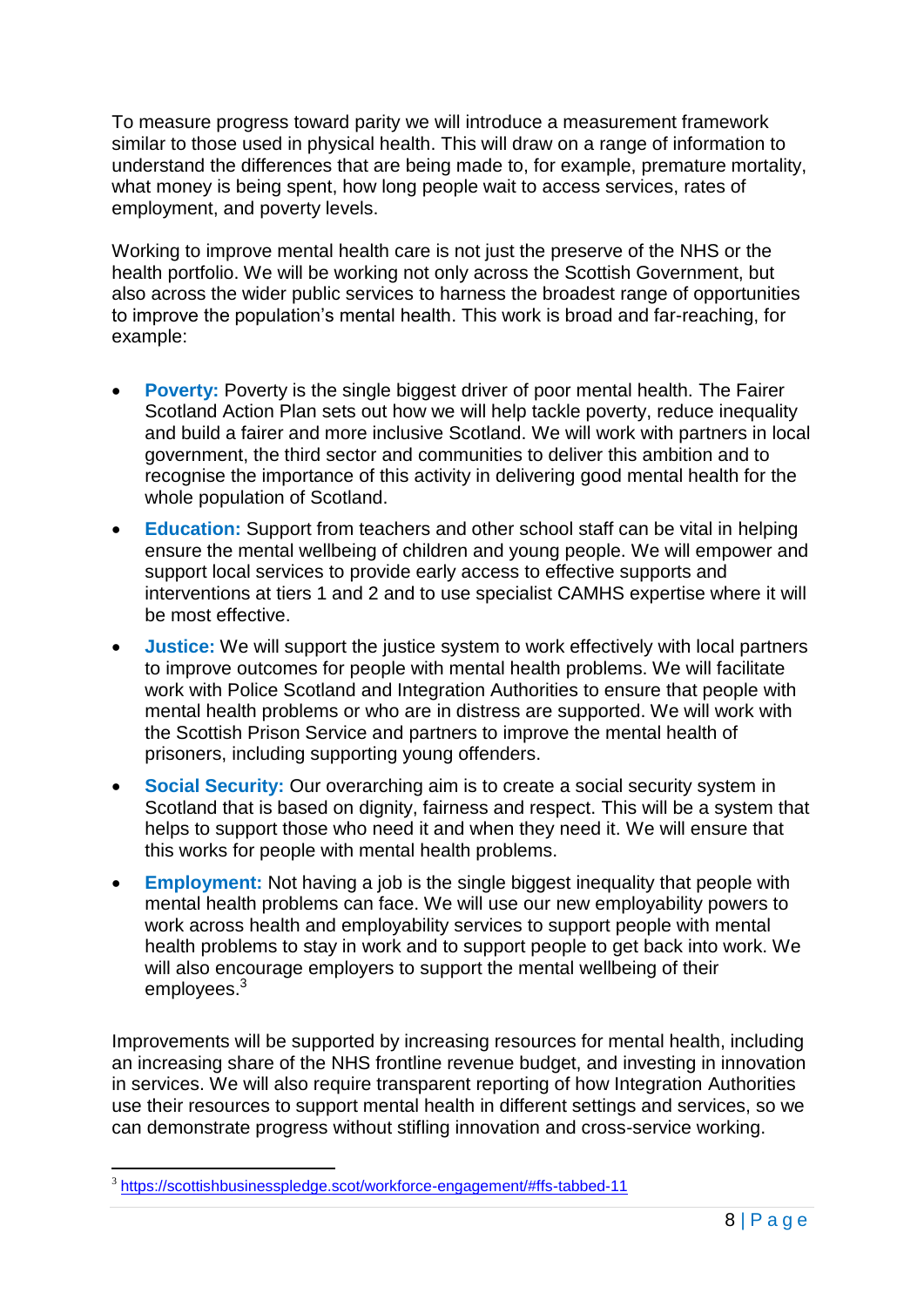Within services that are led by the NHS we will take forward our plans for investment twinned with reform to help deliver the best mental health outcomes possible:

- **Primary Care Transformation:** We will support the development of new multidisciplinary models of supporting mental health in primary care to deliver "ask once, get help fast". That will necessitate models that allow access to information about what help is available; information about what people can do to look after themselves; signposting and support to access facilities in the community (e.g. leisure services and activities); and information about who is available to provide support so they can make informed decisions about what is best for them.
- **Urgent Care Transformation:** We will prioritise mental health pathways for people who need urgent care, including in emergencies in A&E. This means that when somebody has a mental health problem out-of-hours, they know how to, and are able to, access support as easily as they can for a physical health problem. This will include improving the range of support available through NHS24; ensuring that staff in A&E are able to support people in distress; and ensuring there is good access to specialist mental health support when it is needed.
- **Child and Adolescent Mental Health Services (CAMHS):** While we have improved access to CAMHS, we"re determined to go further. Demand for this specialism is continuing to increase and services could work together more effectively, or to intervene early. We need to achieve the best outcomes for children. Sometimes CAMHS is the right route, and at other times an alternative would be better. We will look at the whole system, recognising the importance of specialist services but also the importance of early interventions at tiers 1 and 2. This includes providing support for families through parenting programmes where appropriate. We will ensure that wellbeing is embedded across services and that staff are confident to support a child or young person with their mental wellbeing.

We will deliver a focus on prevention and early intervention for children, young people and adults (including over-65s), to help prevent the development of mental health problems and to step in promptly if they do develop.

We will ensure that improving mental health and wellbeing are central in our new public health priorities, and will challenge the NHS to prioritise the physical health of people with mental health problems, removing barriers to people accessing services.

We will tackle early deaths. People with severe and enduring mental illness can die 15 to 20 years earlier than they might otherwise do because of co-occurring but treatable issues, such as physical health problems and addictions. This is a major health inequality.

This is the first national strategy in health and social care since their integration. This provides new opportunities for local areas to develop their own approaches, to innovate and to work across service boundaries to meet the needs of the local population. This Strategy aims to make clear the scale of the ambition over 10 years, to focus national actions to support local delivery, to remove barriers to change, and to make sure that change happens.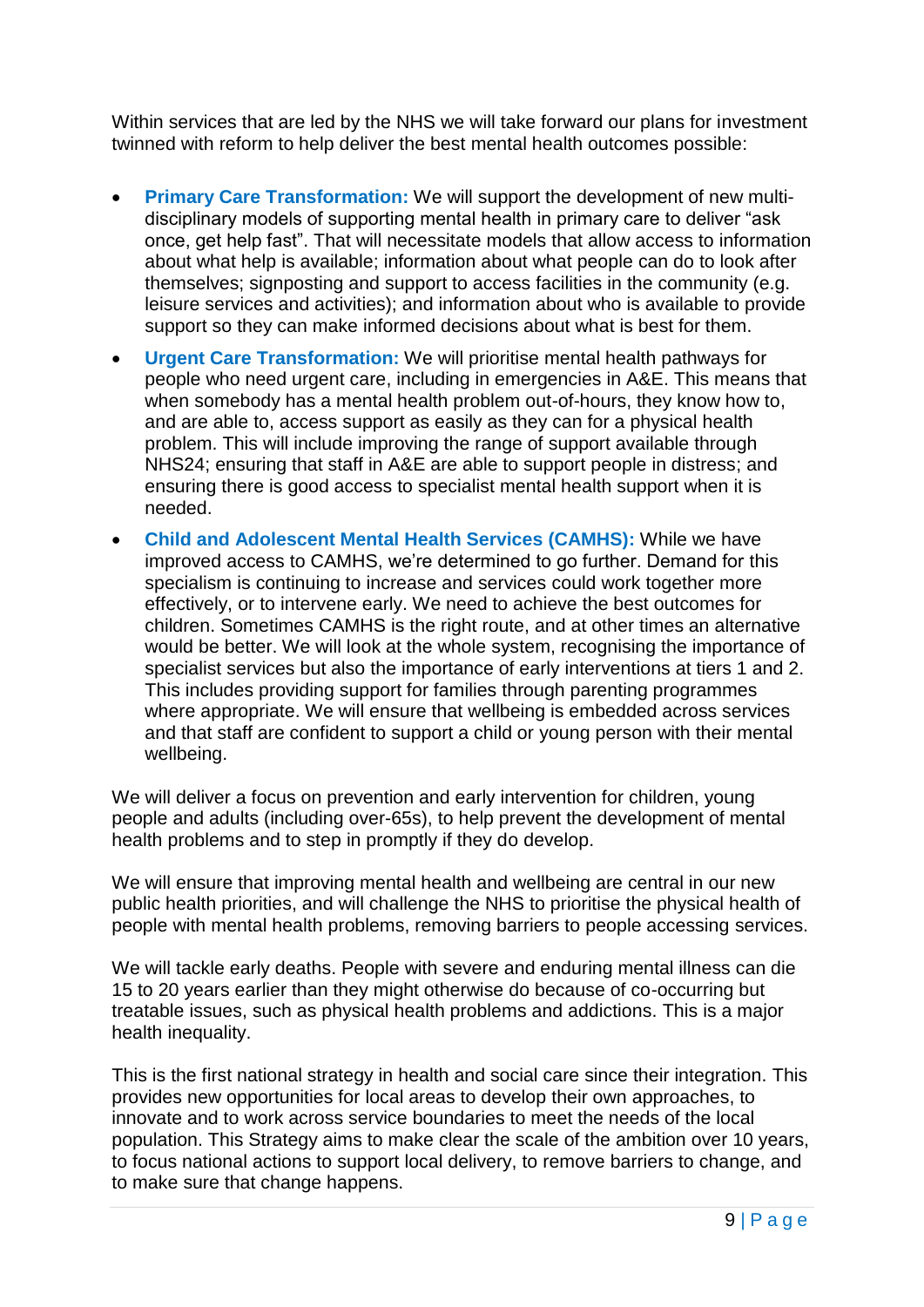This Strategy will require work at a local and national level, with additional actions developed over the 10 years to deliver the vision and ambitions and to respond to what is happening. There should be a human rights-based approach to the improvements needed, using the PANEL principles of Participation, Accountability, Non-discrimination, Empowerment and Legality.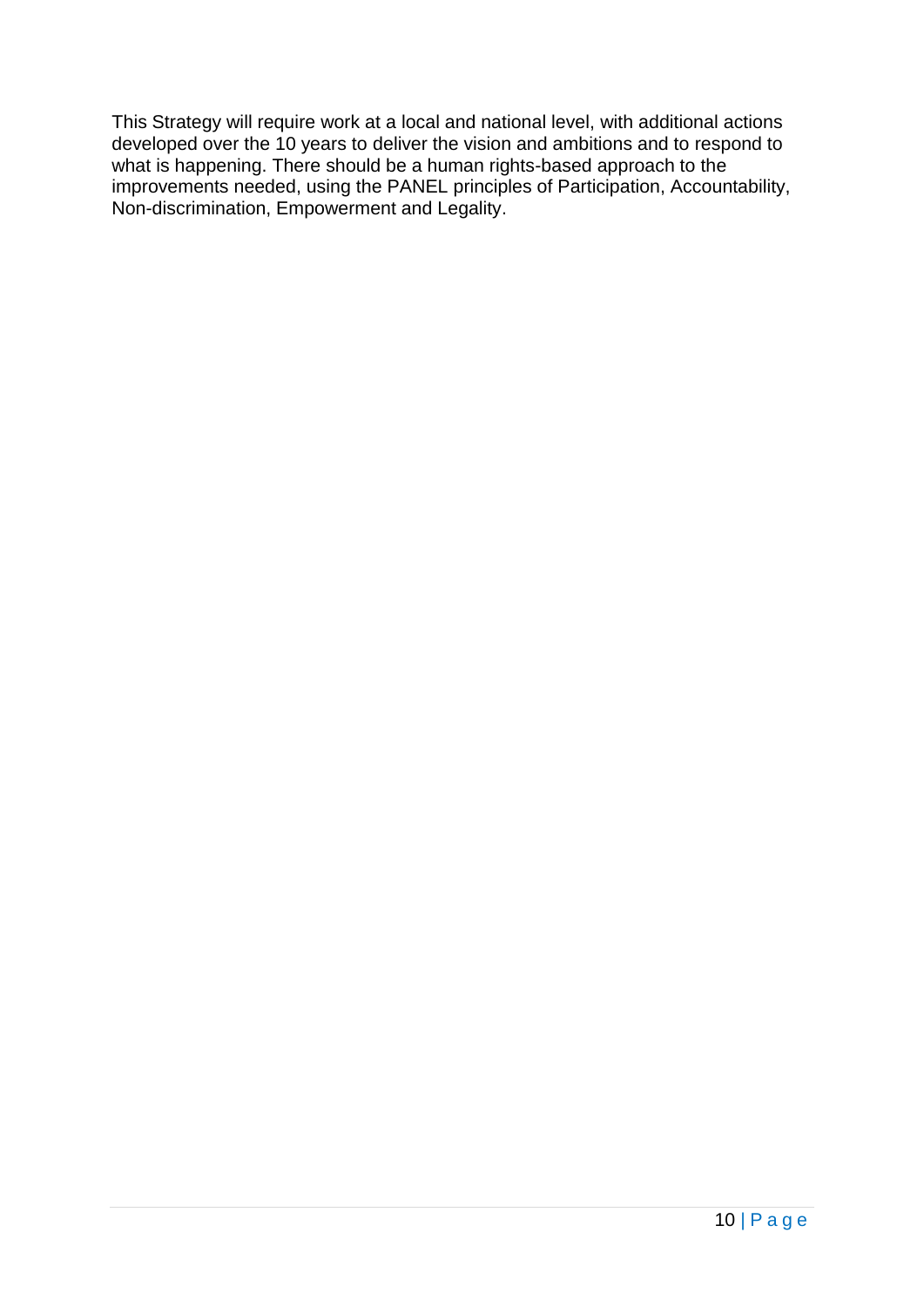# <span id="page-11-0"></span>**What is the context?**

The term mental health is used in many different ways. It applies to a continuum from emotional wellbeing like happiness and sadness, to mental disorder like the acute reaction that can happen to stress, to mental illness like schizophrenia.

Environmental, social and individual factors help to determine mental wellbeing.<sup>4</sup> Genetic and environmental factors affect the prevalence and level of severity of mental illness in a population. These interactions are complex, but they offer different ways to influence mental health at an individual and population level.

This Strategy is part of a wide range of measures that the Scottish Government is taking to help create a Fairer Scotland.<sup>5</sup> The inequalities that drive differences in physical health outcomes are the same inequalities that detrimentally impact on mental health. Poverty and social exclusion can increase the likelihood of mental illhealth, and mental ill-health can lead to greater social exclusion and higher levels of poverty.<sup>6</sup>

This Strategy should also be seen in the context of the Scottish Government"s 2020 Vision for health and social care delivery, which emphasises integrated care and prevention, anticipation and supported self-management; and in the context of the Scottish Government"s Health and Social Care Delivery Plan, which reinforces the equal importance of mental and physical health and the need to address the underlying conditions that affect health. $<sup>7</sup>$  When the ambitions of this Strategy and</sup> other areas of work are achieved, then it will be clear that people are able to start well, live well, age well and die well.

Inequality related to disabilities, age, sex, gender, sexual orientation, ethnicity and background can all affect mental wellbeing and incidence of mental illness. Some groups are more likely than others in our society to experience mental ill-health and poorer mental wellbeing – for example, people who have experienced trauma or adverse childhood events, people who have substance use problems, people who are experiencing homelessness, people who are experiencing loneliness or social isolation, veterans, refugees and asylum seekers. There may also be specific issues around access to services and support for those living in remote and rural communities.

6 See, for example, Scottish Government, February 2016, *A National Clinical Strategy for Scotland*, p21, table of Longstanding illness by Scottish Index of Multiple Deprivation (SIMD) quintiles 2014, [http://www.gov.scot/Resource/0049/00494144.pdf;](http://www.gov.scot/Resource/0049/00494144.pdf) Ben Fell and Miles Hewstone, June 2015, *Psychological* 

*Perspectives on Poverty*, Joseph Rowntree Foundation Report, pp.19-23

[https://www.jrf.org.uk/report/psychological-perspectives-poverty;](https://www.jrf.org.uk/report/psychological-perspectives-poverty) Iris Elliott, (June 2016) *Poverty and Mental Health: A review to inform the Joseph Rowntree Foundation's Anti-Poverty Strategy*. London: Mental Health Foundatio[n https://www.mentalhealth.org.uk/sites/default/files/Poverty%20and%20Mental%20Health.pdf](https://www.mentalhealth.org.uk/sites/default/files/Poverty%20and%20Mental%20Health.pdf) 

7 Scottish Government, December 2016, *Health and Social Care Delivery Plan*  <http://www.gov.scot/Resource/0051/00511950.pdf>

<sup>4</sup> NHS Health Scotland, 2016, *Good Mental Health for All*, p.12 [http://www.healthscotland.com/uploads/documents/25928-Good%20Mental%20Health%20For%20All%20-](http://www.healthscotland.com/uploads/documents/25928-Good%20Mental%20Health%20For%20All%20-%20Mar16.pdf) [%20Mar16.pdf](http://www.healthscotland.com/uploads/documents/25928-Good%20Mental%20Health%20For%20All%20-%20Mar16.pdf) accessed 19 October 2016

<sup>5</sup> The Scottish Government, 2016, *Fairer Scotland Action Plan* [www.gov.scot/Resource/0050/00506841.pdf](http://www.gov.scot/Resource/0050/00506841.pdf)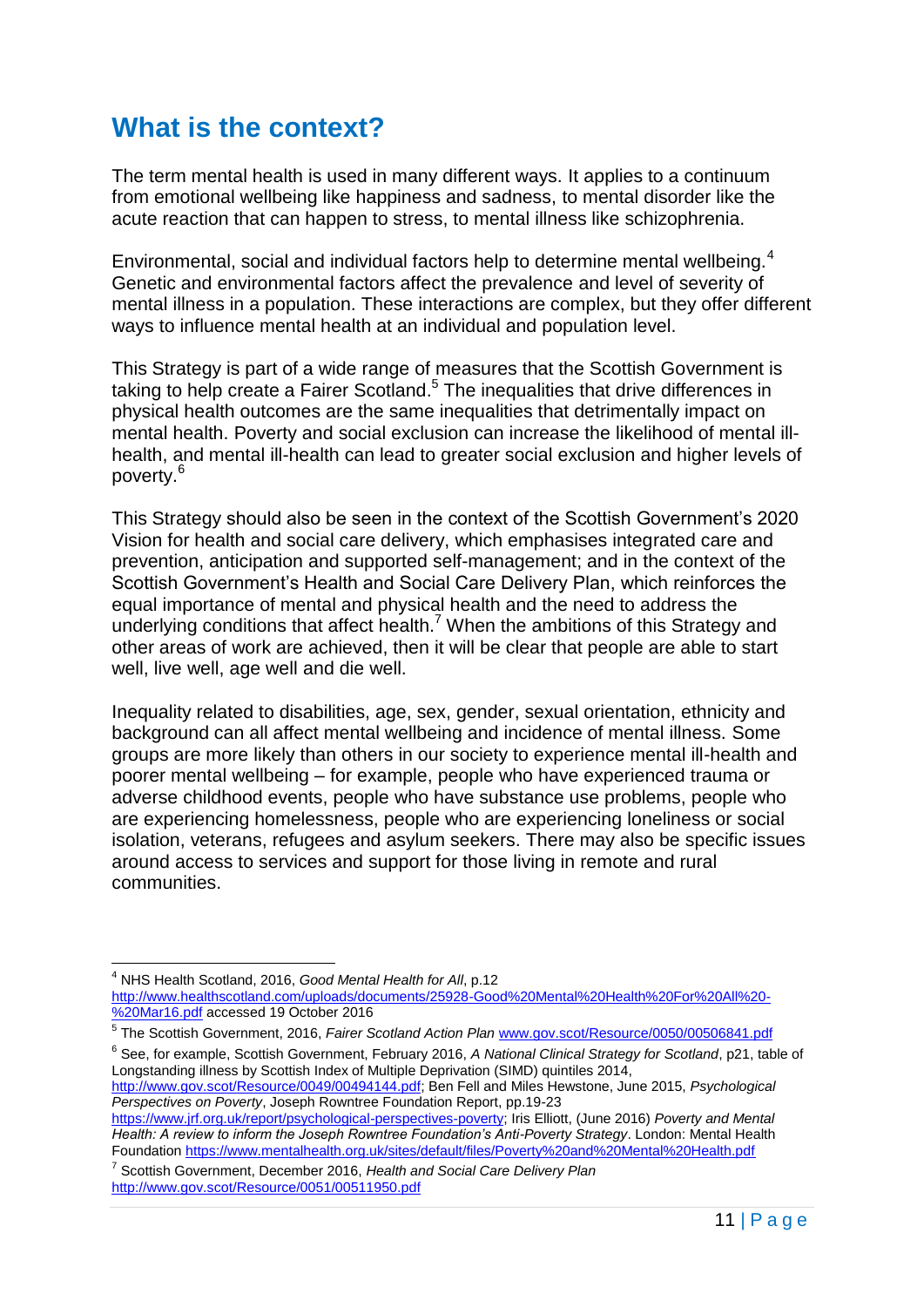Legislation that underpins the current arrangements for the National Health Service in Scotland already includes a parity of approach in relation to mental and physical health. It also places a duty on Local Authorities to provide services for those who have or have had a mental health problem, to promote their well-being and social development, and a duty to minimise the effect of mental disorder and give people the opportunity to lead lives which are as normal as possible. $8$ 

In addition, since April 2016, there has been a key role for Integration Authorities relating to local health and social care services, including hospital and community mental health services.

Scotland"s commitment to meeting the needs of those who require access to mental health services reflects the importance we attach to realising the right of every individual to the highest attainable standard of physical and mental health.<sup>9</sup> The actions set out in this Strategy contribute to the progressive realisation of that internationally-recognised right, and directly support the shared vision of a socially inclusive and successful Scotland where every member of society is able to live with human dignity.

Put simply, this Strategy"s context is not just a question of how the NHS, Local Authorities and Integration Authorities deal with mental health, but how our wider society thinks about mental health in how decisions are made.

<sup>&</sup>lt;sup>8</sup> See section 1A of the National Health Service (Scotland) Act 1978; see also sections 25 and 26 of the Mental Health (Care and Treatment) (Scotland) Act 2003; Scottish Government, 2007, *With Inclusion In Mind: the local authority's role in promoting well-being and social development* provides guidance and best practice to fulfil the dut[y http://www.gov.scot/Resource/Doc/200490/0053601.pdf;](http://www.gov.scot/Resource/Doc/200490/0053601.pdf) People with mental health problems are also protected and supported through a range of community care legislation, including the Social Work (Scotland) Act 1968, the Adults with Incapacity (Scotland) Act 2000, the Community Care and Health (Scotland) Act 2002 and Adult Support and Protection (Scotland) Act 2007<br><sup>9</sup> See in particular the International Covenant on Economic, Social and Cultural Rights, Article 12. Also the: UN

Convention on the Rights of the Child, Article 24; UN Convention on the Elimination of All Forms of Racial Discrimination, Article 5; UN Convention on the Rights of Persons with Disabilities, Articles 1, 17, 25 et al.; UN Convention on the Elimination of All Forms of Discrimination Against Women, Article 12.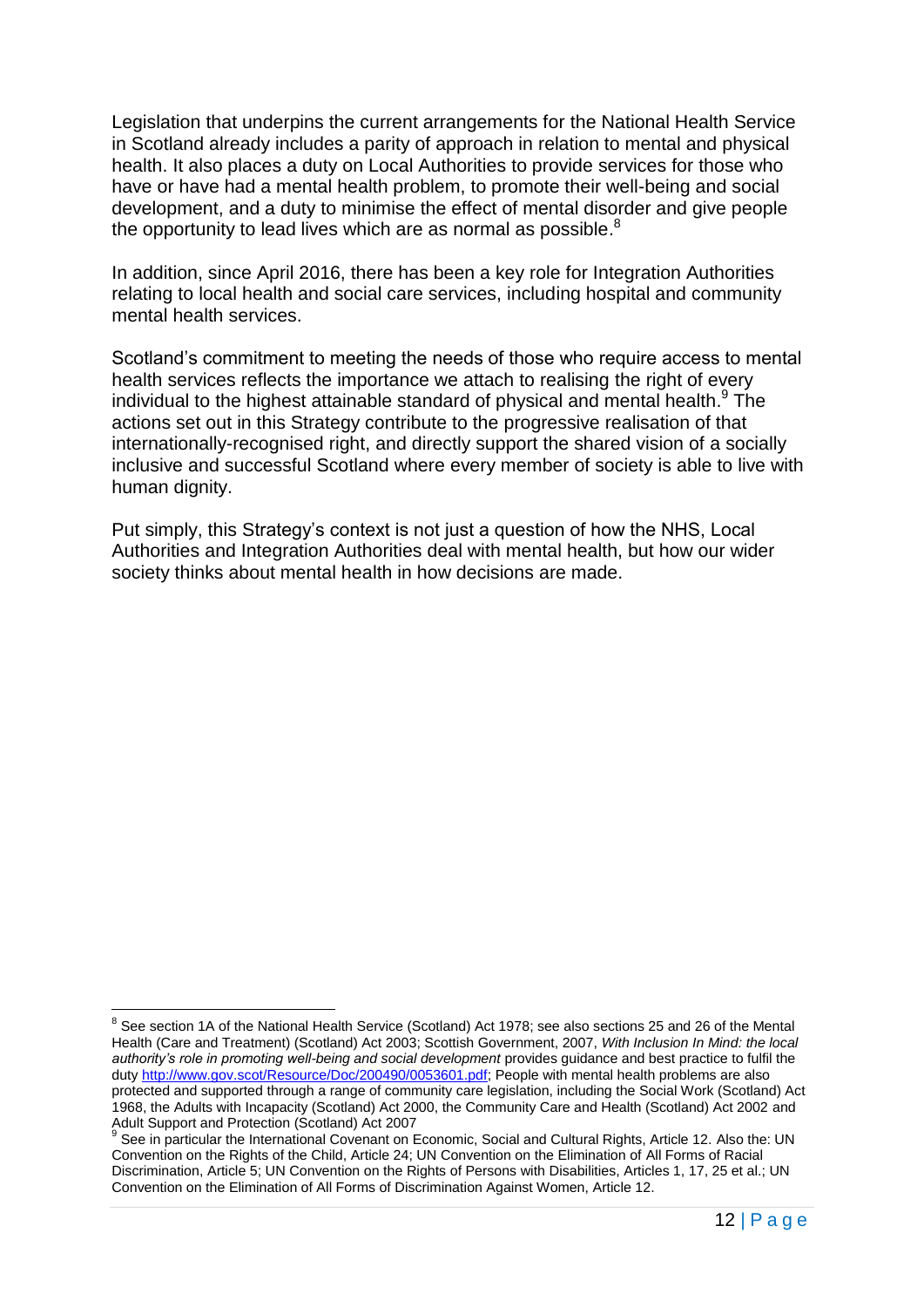# <span id="page-13-0"></span>**Prevention and early intervention**

#### **Ambitions:**

- **Every child and young person** to have **appropriate access** to emotional and mental well-being **support in school.**
- **Appropriate, evidence-based, parenting programmes** should be available across Scotland.
- **Evidence-based interventions to address behavioural and emotional issues** in children and young people should be available across Scotland.
- Mental health support and treatment for **young people involved in offending who have mental health problems should be available across Scotland.**
- **Mental health training for non-mental health staff** should be available across health and social care services.
- **Training in first aid approaches for mental health should become as common** as physical first aid.

Prevention and early intervention are key to minimising the prevalence and incidence of poor mental health and the severity and life time impact of mental disorders and mental illnesses. Prevention and early interventions must be a focus of activity and funding.

## **Education**

Along with literacy and numeracy, health and wellbeing is one of the three core areas that are the responsibility of all staff in the school. All adults who work in Scotland"s schools have a responsibility to support and develop the mental, emotional, social and physical wellbeing of pupils, as part of what is referred to as "Responsibility of All". To support this responsibility, Education Scotland provides training and professional development, as well as promoting good practice on positive relationship and behaviour approaches.

Making sure that children and young people are included, engaged and involved in their education is fundamental to achievement and attainment in school. That means ensuring that schools provide a positive culture for all students" social, emotional and mental wellbeing, and that appropriate pastoral care and access to educational psychologists is available. The school environment can then help children to feel secure, resilient, confident, supported, and ready to learn.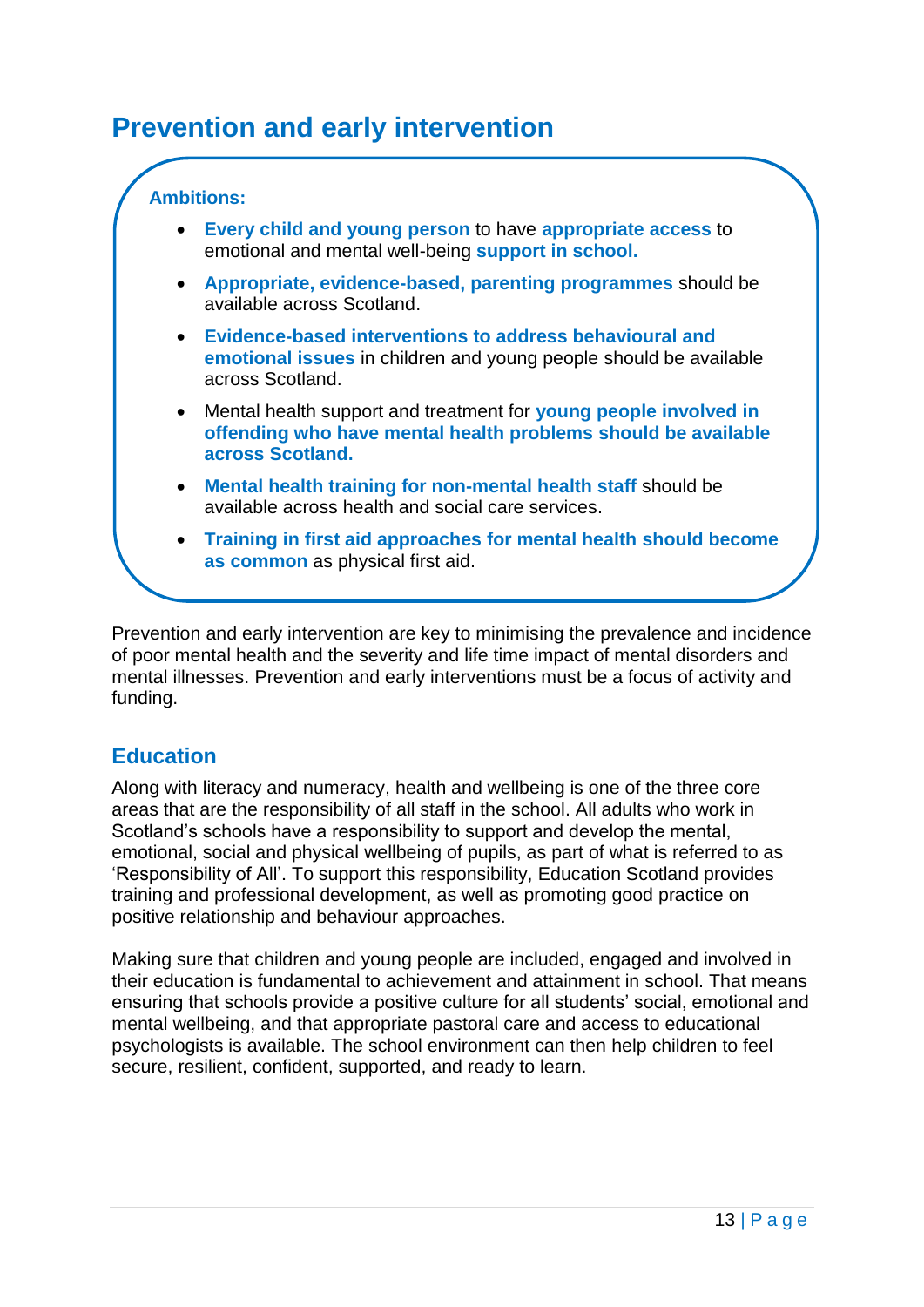- **Action 1:** Review Personal and Social Education (PSE), the role of **pastoral guidance** in local authority schools, and services for counselling for children and young people.
- **Action 2:** Roll out **mental health training** for those who support young people in educational settings.

#### **Actions to support children and their families**

A child or young person"s wellbeing is influenced by everything around them, and by the different experiences and needs they have. The vision and practice of Getting it Right for Every Child (GIRFEC) empowers those working with children and families to operate across professional boundaries to provide support and to identify and address need at the earliest opportunity to prevent problems escalating. The eight SHANARRI indicators can be used to identify what help and support a child or young person may need in order to improve their wellbeing and their mental health.<sup>10</sup>

For a child, good relationships, starting with early attachment, create the setting for good mental health and resilience. A key factor is the quality of the parent-child relationship. The Scottish Government has supported the roll-out of evidence-based interventions that support children and their families with behavioural issues, through the Psychology of Parenting Programme (POPP).

To build on the success of POPP there is a need for a range of solid, evidencebased interventions for emotional, behavioural and/or conduct issues where a child would not be diagnosed with a mental illness, but could be helped by a psychologically-informed approach. This should include interventions to support children"s parents or carers.

- **Action 3:** Commission the development of a Matrix of **evidence-based interventions** to **improve the mental health and wellbeing** of children and young people.
- **Action 4:** Complete the rollout of national implementation support for **targeted parenting programmes** for parents of 3- and 4-year olds with conduct disorder **by 2019-20**.

<sup>&</sup>lt;sup>10</sup> SHANARRI indicators: Safe, Healthy, Achieving, Nurtured, Active, Respected, Responsible, Included <http://www.gov.scot/Topics/People/Young-People/gettingitright/wellbeing>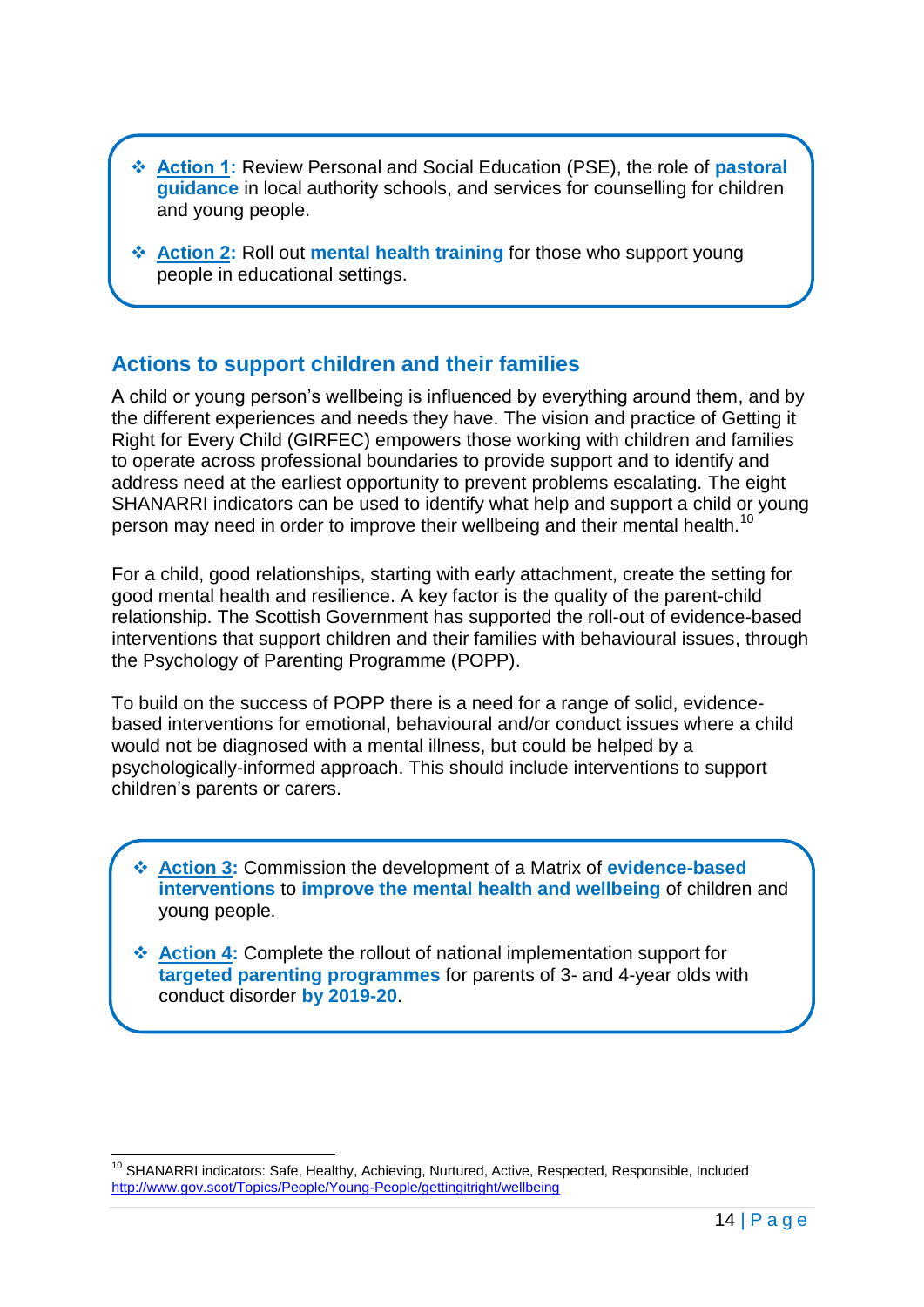## **Adverse childhood experiences, including sexual abuse**

Understanding and addressing Adverse Childhood Experiences (ACEs) is important to children"s current and future mental health and wellbeing. Universal services - for example, health visitors, midwives, and school nurses - can play a role in helping to reduce the incidence and impact of ACEs and in supporting good mental health, prevention and early intervention, especially for vulnerable children and families. This role can be maximised by ensuring the workforce are ACE-informed and confident in the early identification of risk factors and of symptoms of mental illhealth.

The Scottish Government has commissioned NHS Education for Scotland (NES) to develop a National Trauma Skills and Knowledge Framework and a National Training Plan for practitioners. Prevention of future abuse and increasing the safety of those currently affected by abuse and trauma – both adults and children – will be a central theme of both of these pieces of work.

Children and young people may be affected by parental substance misuse. The Scottish Government will fund a response to the recommendations of "Everyone has a story" which supports innovation and good practice in supporting children and young people affected by this issue.

## **Disabled children**

It is crucial to consider the mental health needs of disabled children and young people. Some will be disabled because of mental health conditions that impact on their lives, while others will experience poor mental health as a result of their physical impairment or long-term condition, including where that is not a disability. Children with physical health conditions may experience four times greater anxiety, low mood and psychological distress than others and are at greater risk of mental health difficulties.

Appropriate treatment and facilities, as well as support for families and those caring for them, are vital. The Scottish Government will ensure that its Framework for Supporting Disabled Children, Young People and their Families makes clear links to the ambitions in this Strategy, and that mental health issues for disabled children, and for young people and their families and carers, are given consideration during the engagement and development process for that Framework.

It is important to note that amongst infants, children and young people, the highest rates of mental ill-health occur in those with learning disabilities and those with autism. Unless appropriate treatments and services are available then health inequalities will widen. Integration Authorities and Local Authorities will therefore need to understand the mental health and wellbeing inequalities experienced in their areas and plan the delivery of local services to reduce those inequalities, to remove barriers to health, and to ensure improved outcomes.<sup>11</sup>

<sup>&</sup>lt;sup>11</sup> United Nations Convention on the Rights of the Child, July 2016, *Concluding Observations on the Fifth Periodic Report... CRC/C/GBR/CO/5, 61.* "The Committee recommends that the State party: (a) Regul *Periodic Report… CRC/C/GBR/CO/5, 61*. "The Committee recommends that the State party: (a) Regularly collect comprehensive data on child mental health, disaggregated across the life course of the child, with due attention to children in vulnerable situations and covering key underlying determinants"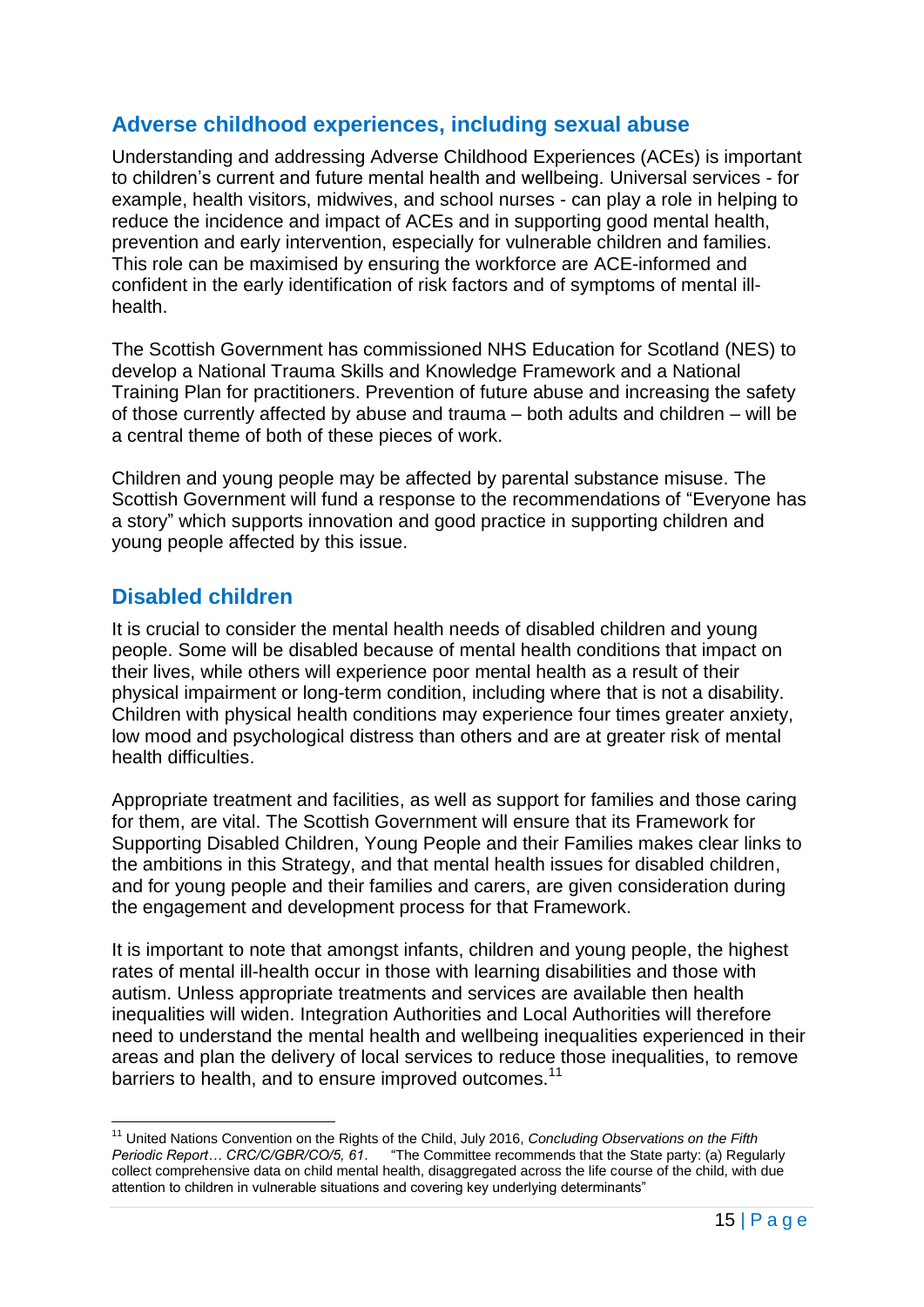## **Looked after children**

NHS boards are required to provide all children and young people who become looked after with a health assessment within four weeks of notification. Alongside this, it is important to respond appropriately to the emotional distress linked to both the circumstances that led to the child becoming looked after and the experience of being looked after in any setting.<sup>12</sup> Professionals working with looked after children and young people should have the necessary knowledge and skills around issues linked to trauma and attachment. Consideration should also be given to the transition period from being looked after to being established as an independent adult.

There are particular issues for young people on the edges of, and in, secure care to ensure that systems work well together for the child at the heart. It is crucial that mental and emotional health and wellbeing needs are considered throughout those systems to help improve outcomes for children and young people.

 **Action 5:** Ensure the **care pathway** includes **mental and emotional health and wellbeing**, for young people on the edges of, and in, **secure care**. 13

## **Children involved in offending**

Children and young people involved in and/or at risk of offending may have mental health problems, but not necessarily a mental illness. Work to address offending must take account of, and address, mental health issues as part of improving outcomes.

The youth justice strategy "Preventing Offending: Getting it Right for Children and Young People (2015)" identified a need to improve understanding and enhance capacity in relation to mental health and trauma, through practice development and supporting services for young people – all as part of a preventative approach to reducing offending. Work on this will be supported by partners including the Centre for Youth and Criminal Justice, and the Youth Justice Improvement Board. It will include work to support practitioners who are managing children, as well as early intervention approaches.

 **Action 6:** Determine and implement the additional support needed for practitioners **assessing and managing complex needs** among children who present a high risk to themselves or others.

 **Action 7:** Support an increase in support for the **mental health needs of young offenders**, including on issues such as trauma and bereavement.

<sup>&</sup>lt;sup>12</sup> Scottish Government, May 2014, *Guidance on Health Assessments for Looked After Children and Young People in Scotland* <http://www.gov.scot/Resource/0045/00450743.pdf>

Alison Gough, October 2016, [Secure Care in Scotland: Looking Ahead,](http://www.cycj.org.uk/wp-content/uploads/2016/10/Secure-Care-in-Scotland-Looking-Ahead.pdf) Centre for Youth and Criminal Justice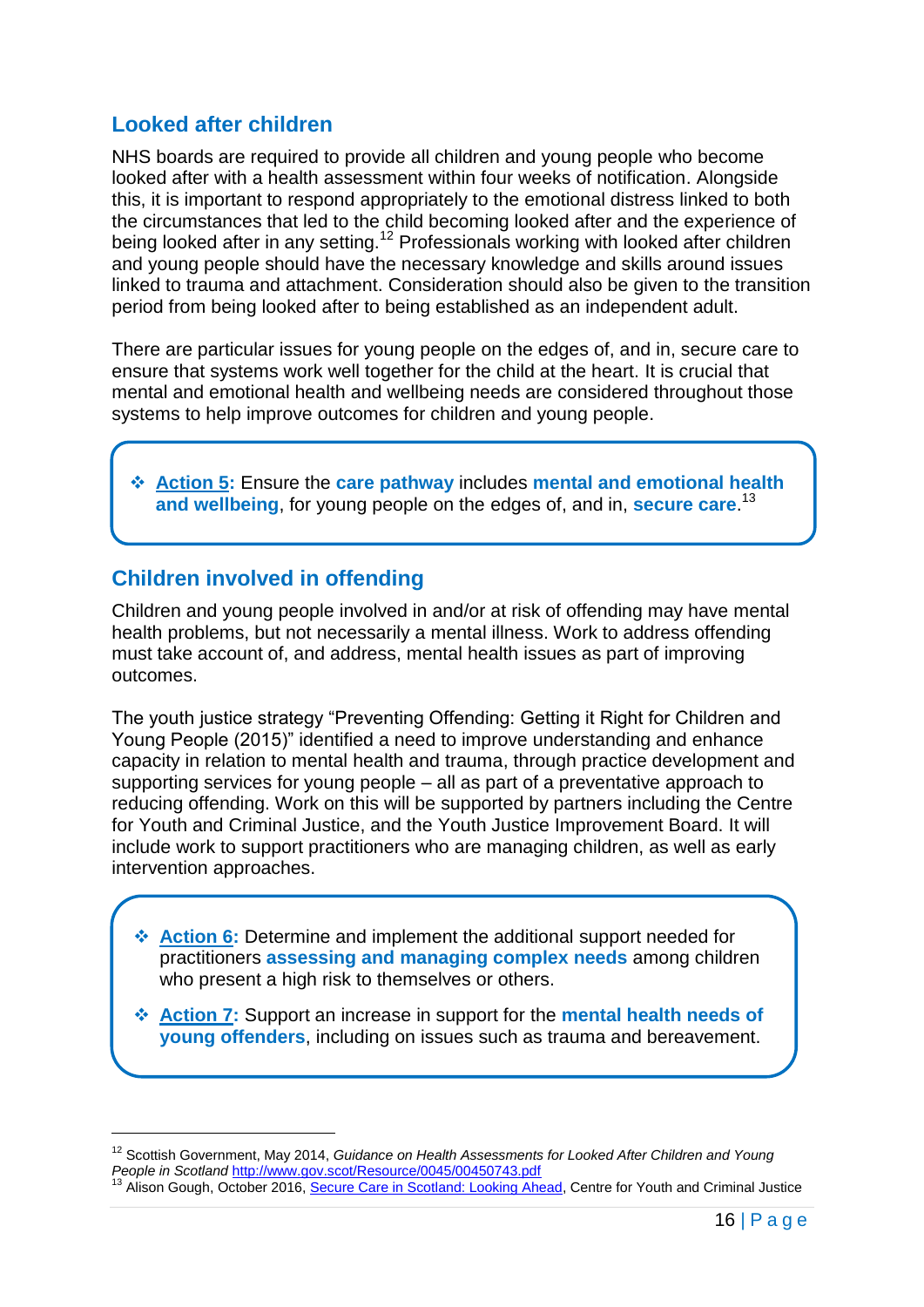# **Young Carers**

In the 2011 Census, 4% of young carers said they had a mental health condition; this compares with 1% of non-carers. When Integration Authorities and Local Authorities prepare the young carer statement as part of the Carers (Scotland) Act 2016, (which will be commenced in April 2018), they should take into account the mental health and wellbeing of young carers.

## **Understanding Child and Adolescent Mental Health Services**

Child and Adolescent Mental Health Services (CAMHS) are usually planned and provided around a 4-tier model, as illustrated in Figure 1. A characteristic of the model is that child and adolescent mental health specialists will usually offer consultation and support to the teams and individuals working in the generalist and community-based tiers.

#### **Figure 1: CAMHS Tiers Diagram**



It is extremely important that services and staff are available to treat our most unwell children and young people. At the same time, children and young people who have mental health problems but are not ill, or who have behavioural or emotional issues, may benefit from preventative or less intensive services. Improved support at tiers 1 and 2 could have the potential to tackle such issues earlier and stem the flow of referrals to the more intensive tiers 3 and 4.

Work on child and adolescent mental health, and work on progressing Child and Adolescent Mental Health Services, must address both elements. There is therefore a need for a multi-agency, whole system approach to planning and service provision so that the different tiers function together effectively. The Integration Authorities or Local Authorities working with their NHS Board, as appropriate, will be well placed to do this.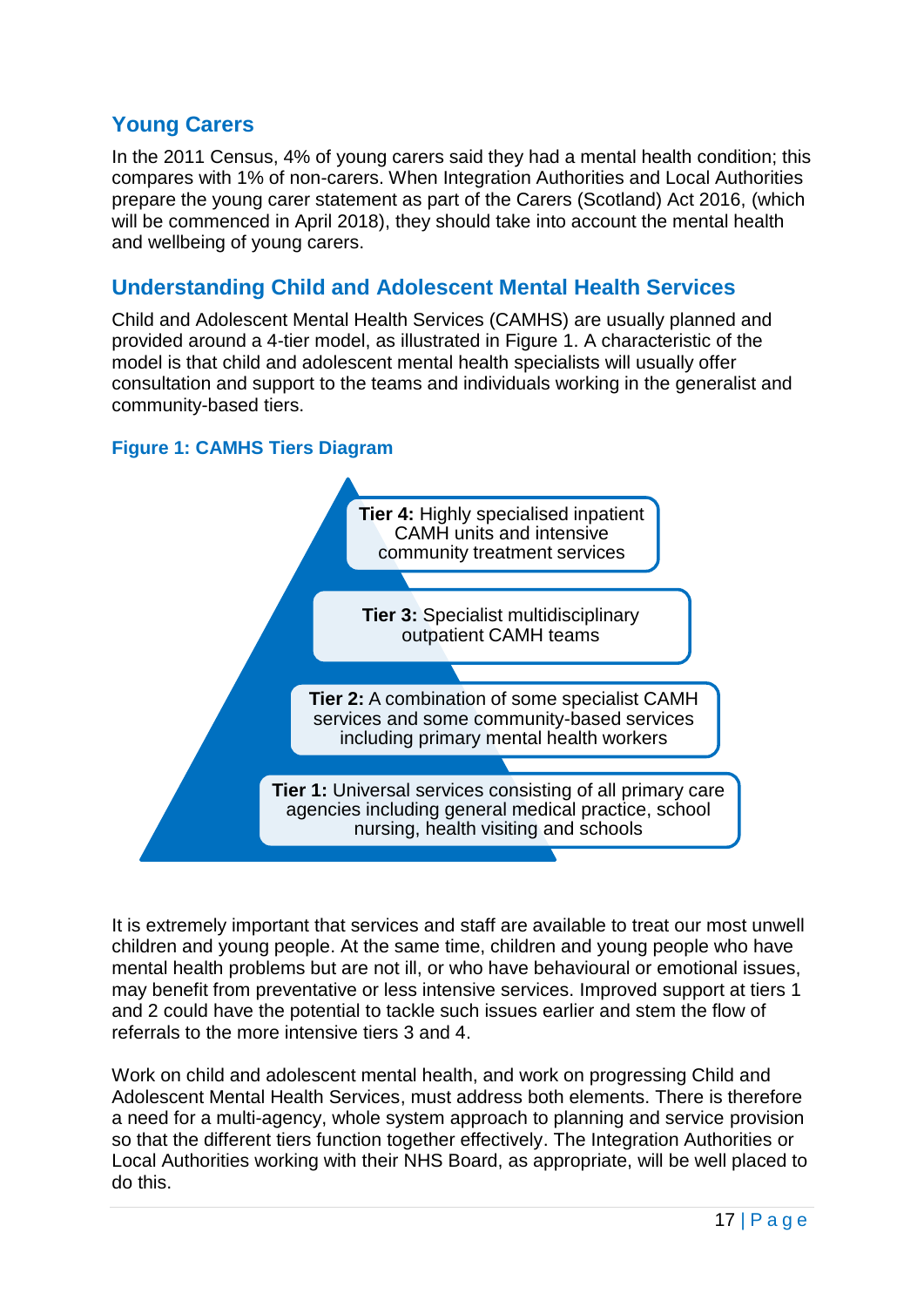**Action 8:** Work with partners to develop **systems and multi-agency pathways** that work in a co-ordinated way to support children's mental health and wellbeing.

Part of improving support at tiers 1 and 2 is having a workforce that is confident in dealing with mental health issues. To help this, mental health-informed training programmes should continue to be offered. Taking part in such training can, for example, build the confidence and capacity of front line staff in non-mental health services (such as health visitors, midwives, school nurses and teachers) to support good mental health and wellbeing, and can help to ensure that their responses to distress are sensitive and well informed.

Accessing treatment in Child and Adolescent Mental Health Services is discussed in the following chapter.

# **Further and Higher Education**

Students of further and higher education face some unique challenges, but we want to ensure a consistent level of support for mental health across the country. These education settings also provide opportunities to help address stigma and discrimination, and support efforts towards self-management.

Working with the NUS, we"ve supported their "Think Positive" project and we will work to explore how this can be developed and built upon in the coming years, particularly for the most vulnerable students

**<sup>◆</sup> Action 9:** Support the further development of 'Think Positive' to ensure consistent support for students across Scotland.

#### **Mental Health and the Justice system**

This Strategy does not just focus on traditional mental health services. In comparison to the general population, the prevalence of mental health problems among those in contact with the justice system is high. Mental health issues commonly co-exist with problem substance use (alcohol and drugs), chronic physical health conditions, learning difficulties, and homelessness. Relationships with families and other supports may be limited or absent. The transition from prison back to the community is a particularly high risk period for people's mental health, and continuity of care is important.

There are many opportunities to develop and improve actions that promote good mental health for people who come into contact with the justice system as a result of their offending behaviour, or who contact the police in distress. The Justice Strategy, due to be published shortly, explicitly frames the challenge of the "relatively poor mental health and wellbeing of those in the justice system", making reference to the prevalence of mental health and addiction problems for those in police custody, in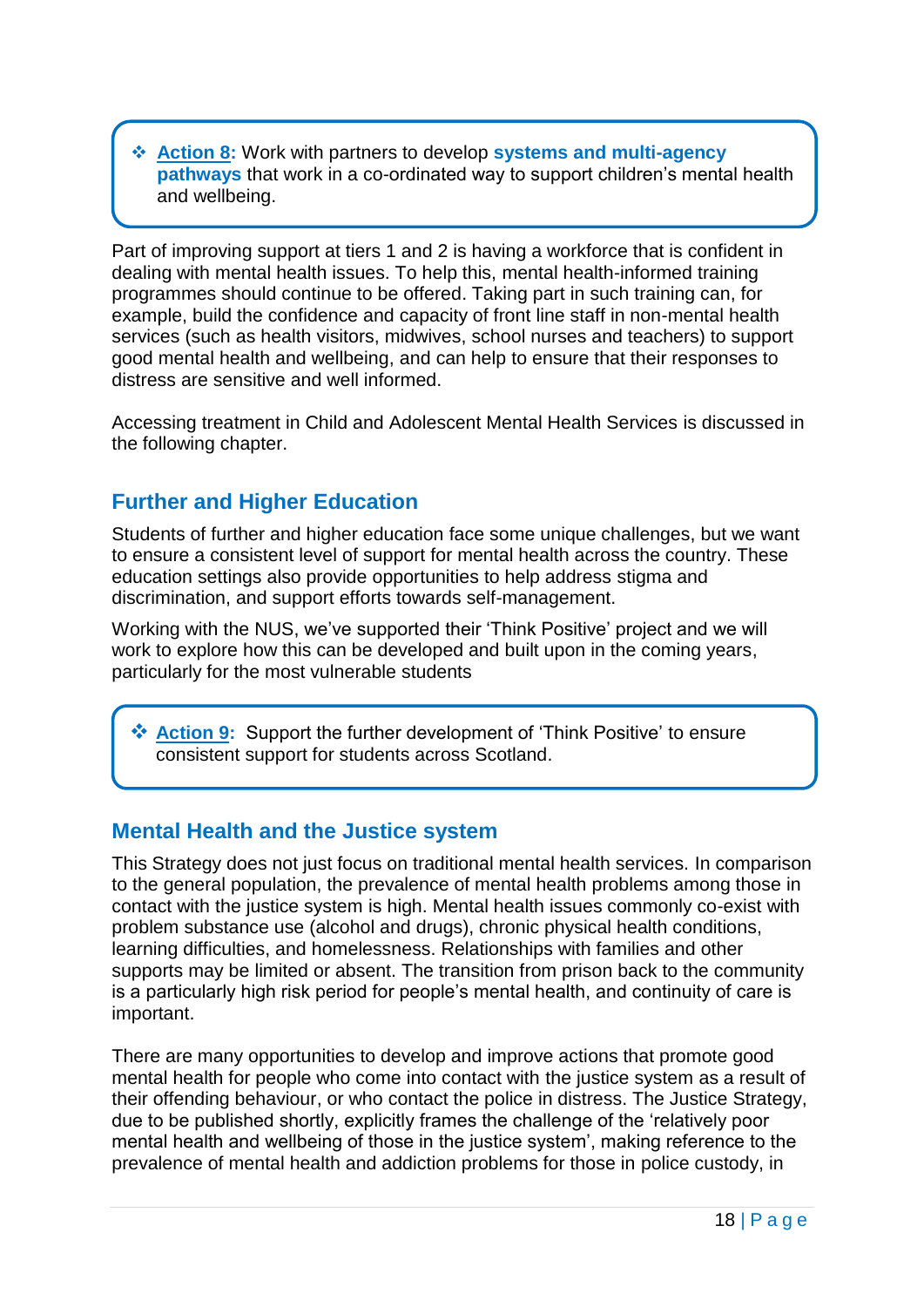prison and leaving prison. It makes clear that justice agencies are commonly dealing with situations where the main issues are mental health and distress where no offence, or only a minor offence, has been committed.

In response to this challenge the Justice Strategy sets out a priority to "work with others to improve health and wellbeing in justice settings, focusing on mental health and addictions" and more broadly describes a partnership and prevention approach to supporting those with mental health problems. The Justice Strategy identifies the need to learn from and build upon the innovative approaches such as Community Triage, THRIVE and Distress Brief Interventions that are currently underway in this area in order to deliver improved, evidence-informed responses in the future. The Justice Strategy also acknowledges the need to ensure that interventions for victims and offenders are informed by understanding of the impact of trauma.

In the 10 year Strategy for policing in Scotland (to be finalised in Summer 2017), Police Scotland has highlighted that it will work with partners to intervene early to address high impact issues such as mental health problems. The following examples illustrate some of the improvement work already underway:

- Police Scotland Safer Communities, in partnership with NHS Health Scotland, has developed mandatory training packages for officers and staff to raise awareness of mental health distress and suicide intervention. Police Scotland is also the first police force in the UK to introduce mandatory mental health awareness training for its workforce.
- The Community Triage service provides police officers with out-of-hours telephone access to Community Psychiatric Nurses, who offer professional support to both police officers and to those in distress. It was piloted in Glasgow and Edinburgh and is gaining ground elsewhere.
- The National Co-ordinating Network for Healthcare & Forensic Medical Services for People in Police Care will be consulting on draft guidance in 2017 with a view to improving the quality of mental health services for people detained by the police.
- The National Prisoner Healthcare Network works closely with partners in Health, Justice and the Third Sector to support the health inequalities agenda and to reduce re–offending.<sup>14</sup>

 **Action 10:** Support efforts through a refreshed Justice Strategy to help improve **mental health outcomes for those in the justice system**.

<sup>&</sup>lt;sup>14</sup> [http://www.nphn.scot.nhs.uk/wp-content/uploads/sites/9/2016/02/NPHN-Mental-Health-Implementation-Report-](http://www.nphn.scot.nhs.uk/wp-content/uploads/sites/9/2016/02/NPHN-Mental-Health-Implementation-Report-May-2016.pdf)[May-2016.pdf](http://www.nphn.scot.nhs.uk/wp-content/uploads/sites/9/2016/02/NPHN-Mental-Health-Implementation-Report-May-2016.pdf)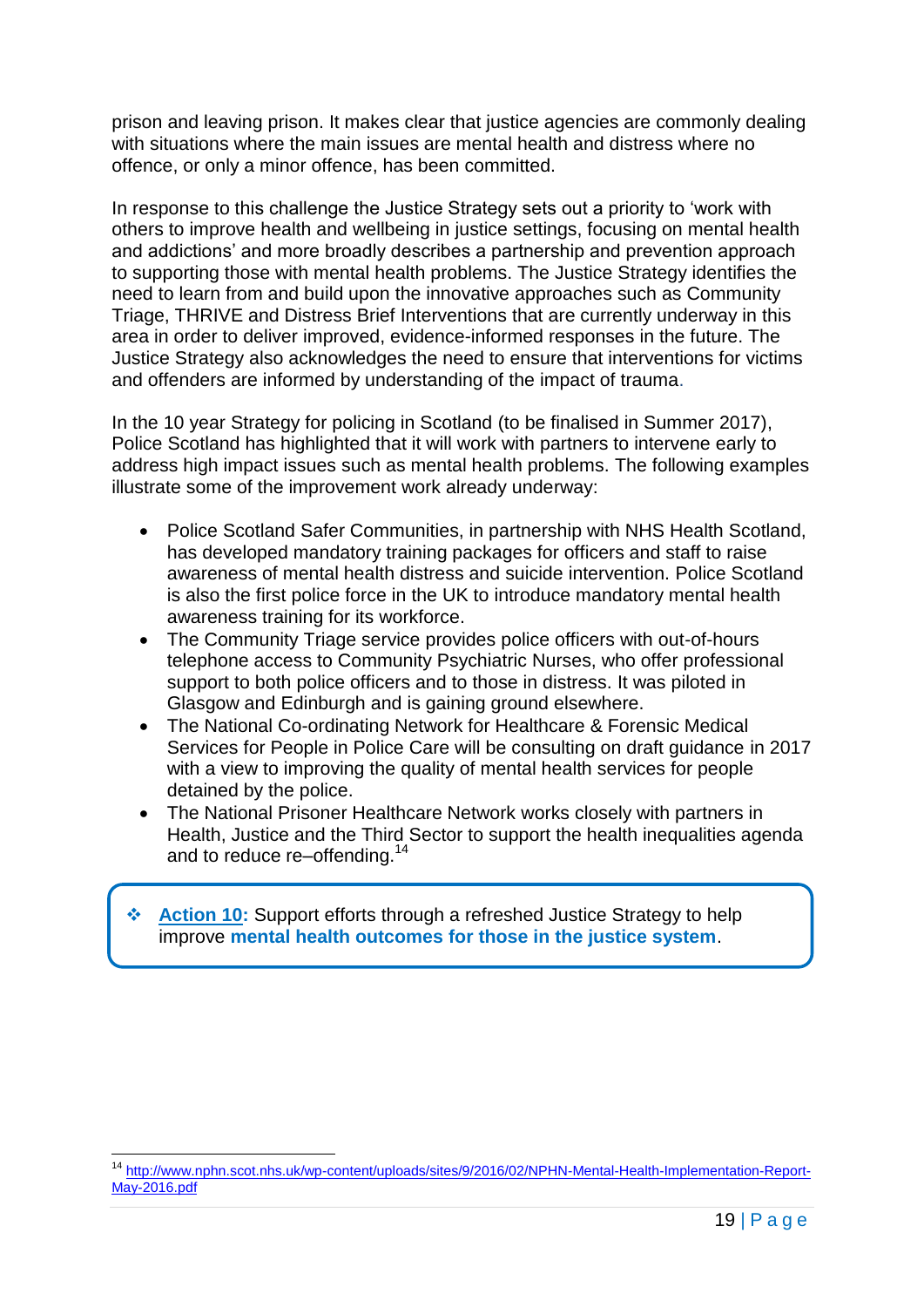## **Responses in emergency care and in the Blue Light Services**

Adverse experiences can lead to poor mental health, and people in distress often present to frontline services, such as the police and at Emergency Departments. In 2016, the Scottish Government launched a Distress Brief Intervention programme, to test out a new approach to provide better support to people presenting in distress but who do not require further emergency service involvement. A national host is working with a small number of pilot sites across Scotland. A development year is underway, with service provision to begin from Summer 2017.

Integration Authorities and their partners also have a major role to play through the provision of services which can protect against adverse experiences occurring and help to mitigate their effects when they do occur.

 **Action 11:** Complete an evaluation of the **Distress Brief Intervention** by 2021 and implement the findings from that evaluation.

#### **Good Mental Health For All**

We have endorsed *Good Mental Health for All,* published by NHS Health Scotland in 2016. Integration Authorities, Local Authorities, NHS Boards, the Third Sector and other community planning partners can use that document and plan partnership action to tackle the determinants of mental health and the causes of inequalities in mental health.

If inequalities are to be tackled successfully, it will be important that local partnerships use good data about the make-up of their communities and ensure appropriate targeting of actions to address issues for those most at risk. As an example, in-work poverty can contribute to inequalities, which affect people"s mental health. Promoting Fair Work and the real Living Wage can contribute to tackling inwork poverty. We will continue to work with COSLA and other partners to promote Fair Work and the real Living Wage.

#### **Rural Communities**

The challenge presented by isolation is keenly felt by many in our rural communities. The National Rural Mental Health Forum has been established to help people in rural areas maintain good mental health and wellbeing.

This forum will help develop connections between communities across rural Scotland, so that isolated people can receive support when and where they need it.

 **Action 12:** Support the further development of the **National Rural Mental Health Forum** to reflect the unique challenges presented by rural isolation.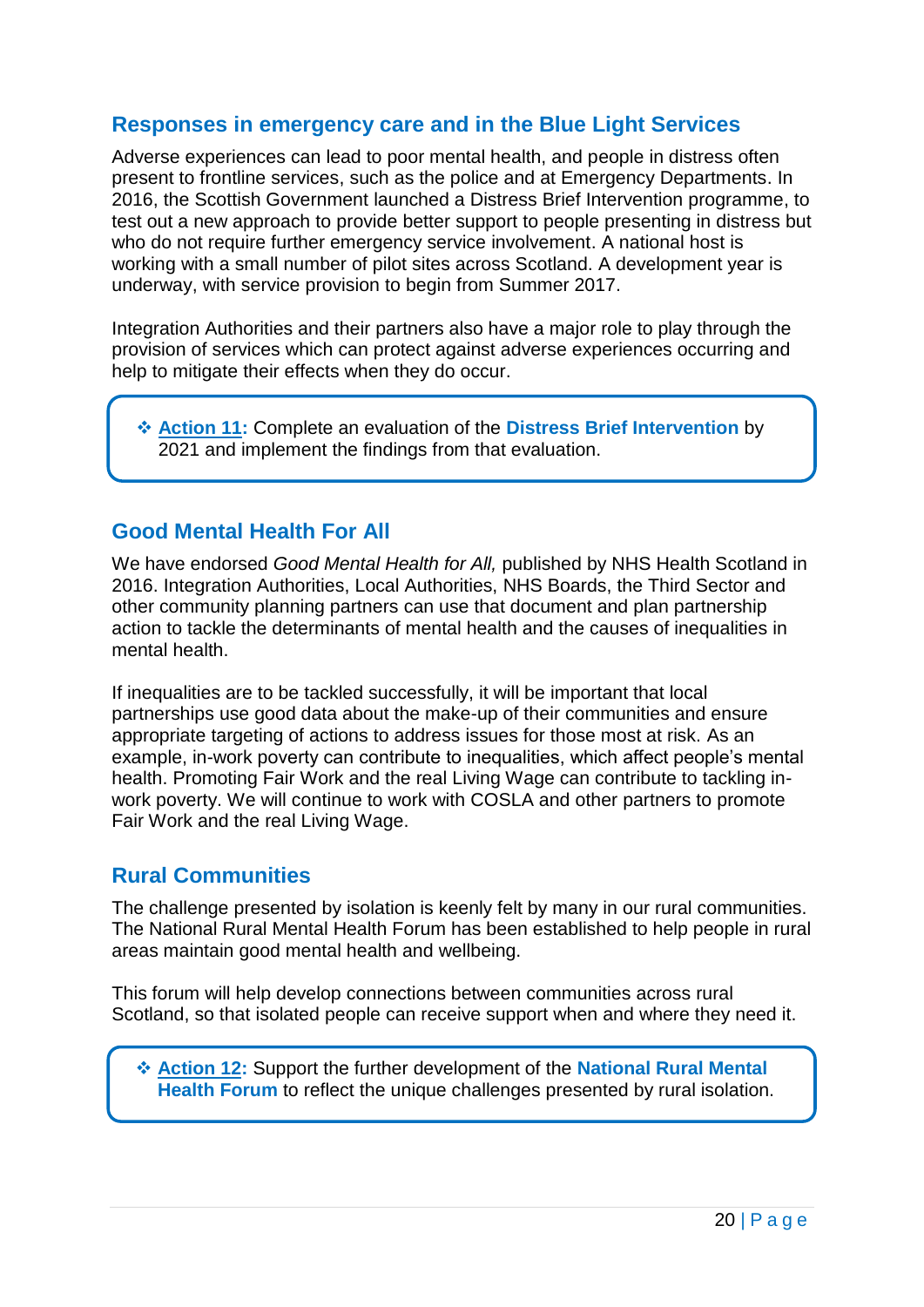# **Stigma and discrimination**

Where people do not feel welcomed, or do not see themselves represented, it can be hard for them to open up about mental health problems or to believe they will be listened to. Differences in ethnicity, sexuality, or gender identity, for example, should not be barriers to receiving high quality services to treat mental health problems.

The SeeMe programme has proven vital in efforts to promote anti-discrimination and we will ensure that it continues and develops.

#### **Mental Health and Housing**

Evidence shows there is a strong link between poor mental health and people experiencing housing problems and homelessness. Poor quality housing may also affect people"s wellbeing. Housing services alone cannot prevent homelessness or address housing need. Early preventative mental health interventions are needed and Integration Authorities and Local Authorities have significant opportunities to develop joined-up policy and service provision in this area.

To help staff in housing – and staff in other groups who may be the first point of contact for vulnerable people - it"s important that staff feel confident in dealing with mental health problems, just as they might with a physical health problem. That means knowing what to do and what their limits are. Training such as "first aid" in mental health can help here.

We will also ensure that the provision of evidence-informed, quality assured training programmes on mental health, for non-health workforces is supported and continues.

## **Tackling inequalities in unscheduled care**

Research shows that people with a mental health problem are more likely than others to have the maximum wait of four hours in Emergency Departments breached.<sup>15</sup> *Pulling Together,* the National Review of Primary Care Out of Hours Services, declared that psychiatric urgent care and emergencies must be prioritised no less than physical health presentations.<sup>16</sup> Too often, people with mental health needs experience longer waits in out of hours services than people with physical health needs. This is unacceptable and is a basic issue of parity in healthcare. Addressing it will help in delivering against the right to the highest attainable standard of health, as well as delivering on non-discrimination and equality in a human rights-based approach, and helping to achieve both parity of esteem and treatment.

<sup>&</sup>lt;sup>15</sup> Source: ISD Scotland A&E Datamart

<sup>16</sup> Scottish Government, December 2015, *Pulling Together: Transforming Urgent Care for the People of Scotland*: National Review of Primary Care Out of Hours Services, p.32 [www.gov.scot/Publications/2015/11/9014](http://www.gov.scot/Publications/2015/11/9014)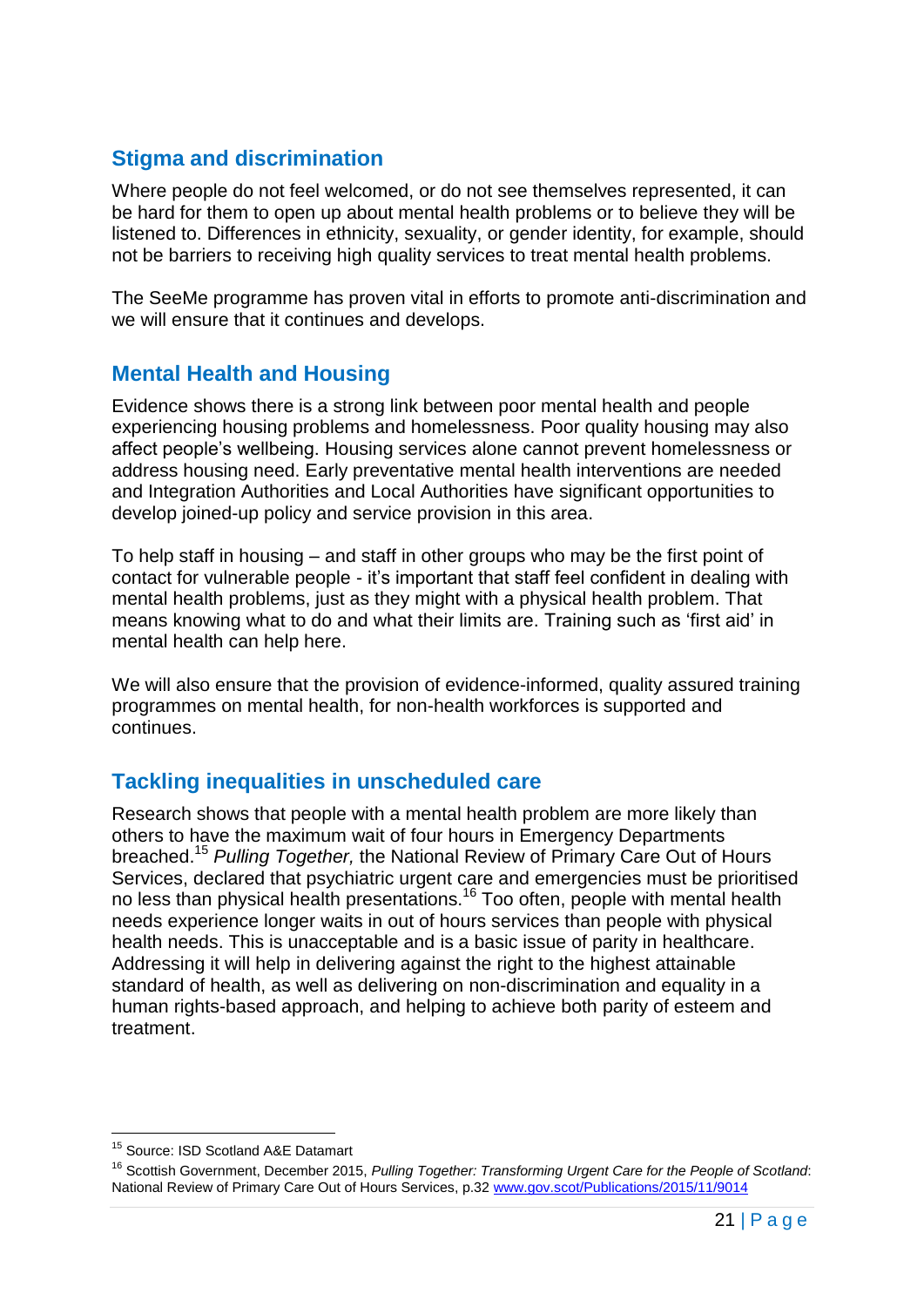Some mental health services are community-based, so improvements in the response to unscheduled care presentations need to focus on the community as well as on hospital sites.

- **Action 13:** Ensure **unscheduled care** takes full account of the needs of people with mental health problems and addresses the longer waits experienced by them.
- **Action 14:** Work with NHS 24 to develop its **unscheduled mental health services** to complement locally-based services.

# **The Third Sector**

The Third Sector plays a crucial role in supporting people, in providing services, in developing research, and in policy development. Support to the Third Sector can also help in achieving, for example, Participation and Empowerment in a rightsbased approach, because of the role that the Third sector often plays within communities, at the local strategic planning level, and in national policy development and legislation. The Scottish Government will consider how its support to the Third Sector can help build capacity in local areas for effective partnerships between Third Sector bodies, between the Third Sector and public authorities, a strong mental health Third Sector Interface, and to support continuing development of recoveryoriented services.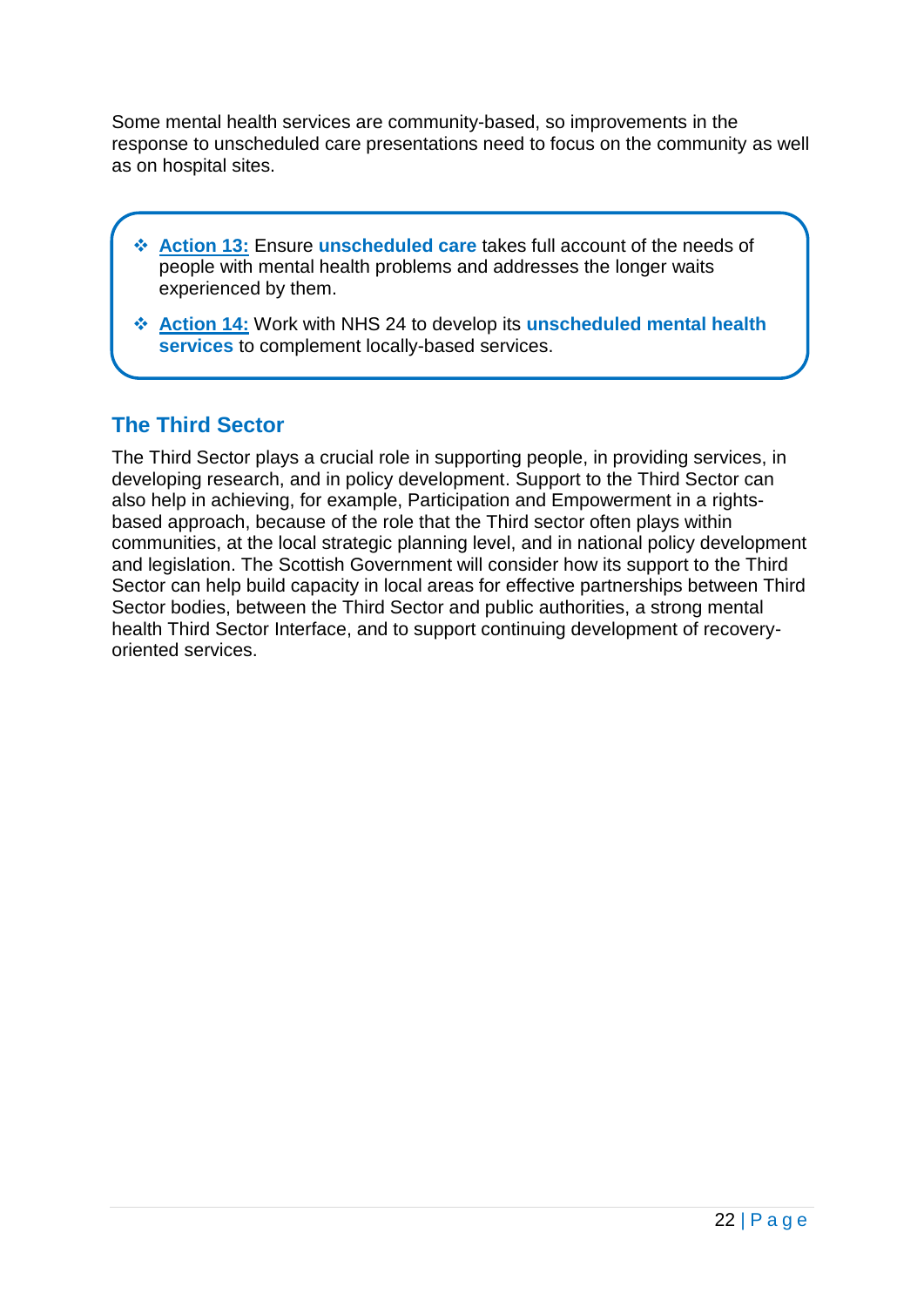# <span id="page-23-0"></span>**Access to treatment and joined-up accessible services**

#### **Ambitions:**

- **Access to the most effective and safe care and treatment for mental health problems should be available across Scotland**, meeting the same level of ambition as for physical health problems.
- **Safe and effective treatment that follows clinical guidelines.**
- **Safe and effective treatment accessed in a timely way.**
- Services that **promote and support recovery-based approaches.**
- **Multi-disciplinary teams** in primary care to ensure every GP practice has staff **who can support and treat patients with mental health issues.**
- **Appropriate mental health professionals are accessible in Emergency Departments and** through other **out-of-hours crisis services.**

Access to services for mental health problems within a clinically appropriate timescale is a basic issue of health equality. There must be access to high quality, specialist mental health care for those who have higher levels of need, as well as general health care which can deal with an issue there and then for people with a mental health problem. General health care must also address the conditions that can contribute to people becoming unwell, with the ultimate aim of reducing the need for specialist services.

#### **Workforce**

One of the keys to ensuring that the principle of "ask once, get help fast" is met is ensuring the right workforce is in place. We will be working at a local and national level, through Community Planning Partnerships, Integration Authorities, NHS Boards, training bodies, and local and national government. As well as increasing the supply of the mental health workforce with different skill mixes across different services, we need to make careers in mental health more attractive with clear career pathways.

 **Action 15: Increase the workforce** to give access to dedicated mental health professionals to all A&Es, all GP practices, every police station custody suite, and to our prisons. Over the next five years **increasing additional investment** to £35 million for 800 additional mental health workers in those key settings.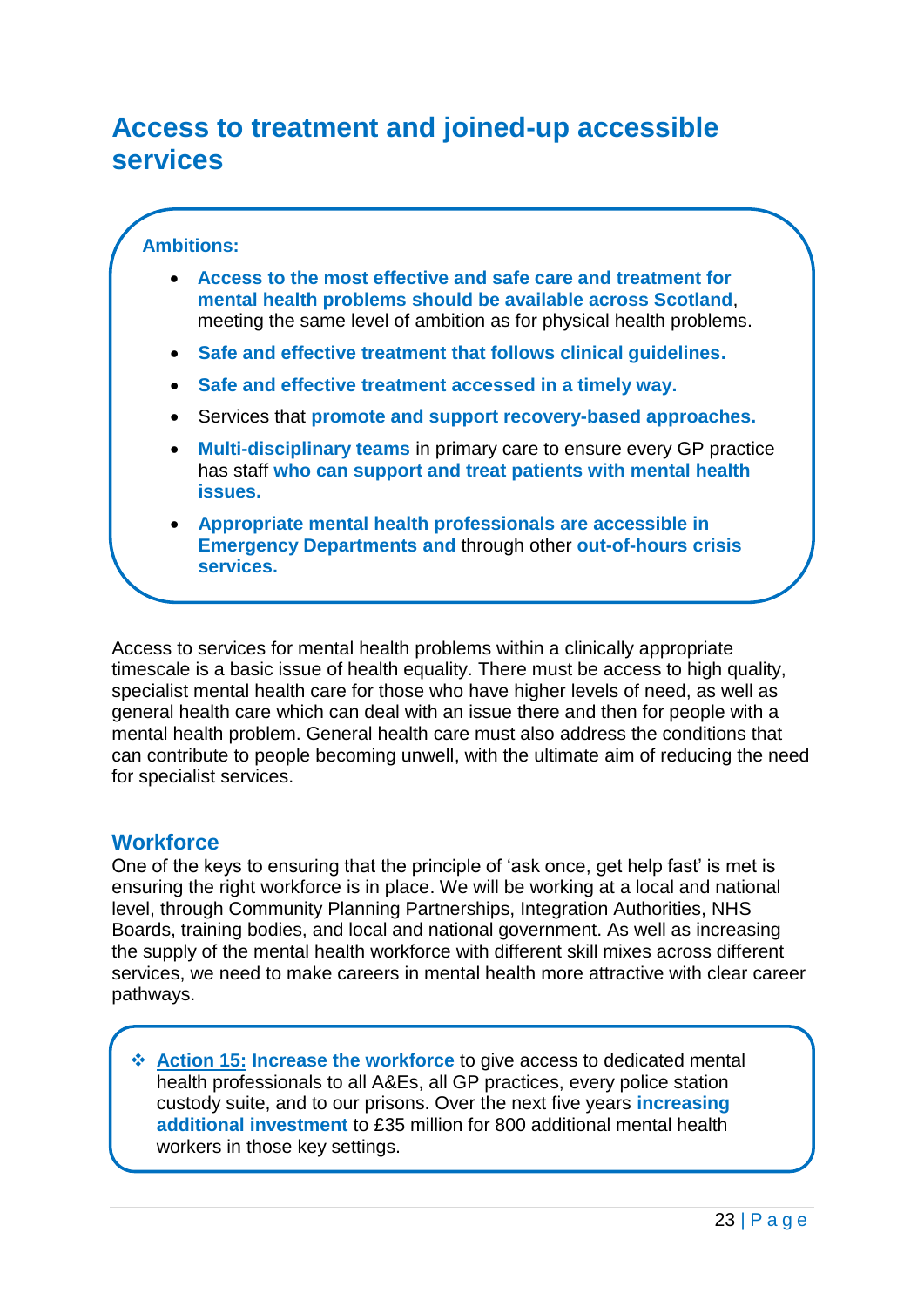## **Perinatal mental health**

According to the Royal College of General Practitioners, "Up to one in five women… are affected by mental health problems in the perinatal period. Unfortunately, only 50% of these are diagnosed. Without appropriate treatment, the negative impact of mental health problems during the perinatal period is enormous and can have longlasting consequences on not only women, but their partners and children too."<sup>17</sup>

In 2016 the Mental Welfare Commission for Scotland recommended that the Scottish Government establish a national Managed Clinical Network (MCN) for perinatal mental health.<sup>18</sup> There were 26 Managed Clinical Networks in Scotland commissioned by NHS National Services Division; none of these, however, covered mental ill-health. This MCN for perinatal mental health is therefore a first.

 **Action 16:** Fund the introduction of a Managed Clinical Network to improve the recognition and treatment of **perinatal mental health problems**.

A Managed Clinical Network is a network of specialist staff working together. They are virtual entities designed to drive upwards the standards of patient care through integration of services and collaboration. Getting it right for mothers is not only good for them - it"s good for the health and wellbeing of their children, and can contribute to breaking the cycle of poor outcomes from early mental health adversity.

#### **Child and adolescent mental health**

Work on access to CAMHS, and on reducing waiting times, should ensure that CAMHS is available, accessible, acceptable, of a good quality, and pays particular attention to vulnerable children (e.g. those living in poverty, children in care, children in contact with the criminal justice system and children with a learning disability and/or autism). Improvement work on access should also consider variations in levels of demand that cannot be explained by factors such as different socioeconomic circumstances. It should also consider design of services and referral pathways, such as rejected referrals.

 **Action 17:** Fund improved provision of **services to treat child and adolescent mental health problems**.

 **Action 18:** Commission an **audit of CAMHS rejected referrals**, and act upon its findings.

<sup>17</sup> [www.rcgp.org.uk/clinical-and-research/toolkits/perinatal-mental-health-toolkit.aspx](http://www.rcgp.org.uk/clinical-and-research/toolkits/perinatal-mental-health-toolkit.aspx) accessed 31 Oct. 2016

<sup>18</sup> Mental Welfare Commission for Scotland, June 2016, *Keeping Mothers and Babies In Mind*, Visit and Monitoring Report: Perinatal Themed Visit report. Recommendation 13, p.6 [http://www.mwcscot.org.uk/media/320718/perinatal\\_report\\_final.pdf](http://www.mwcscot.org.uk/media/320718/perinatal_report_final.pdf)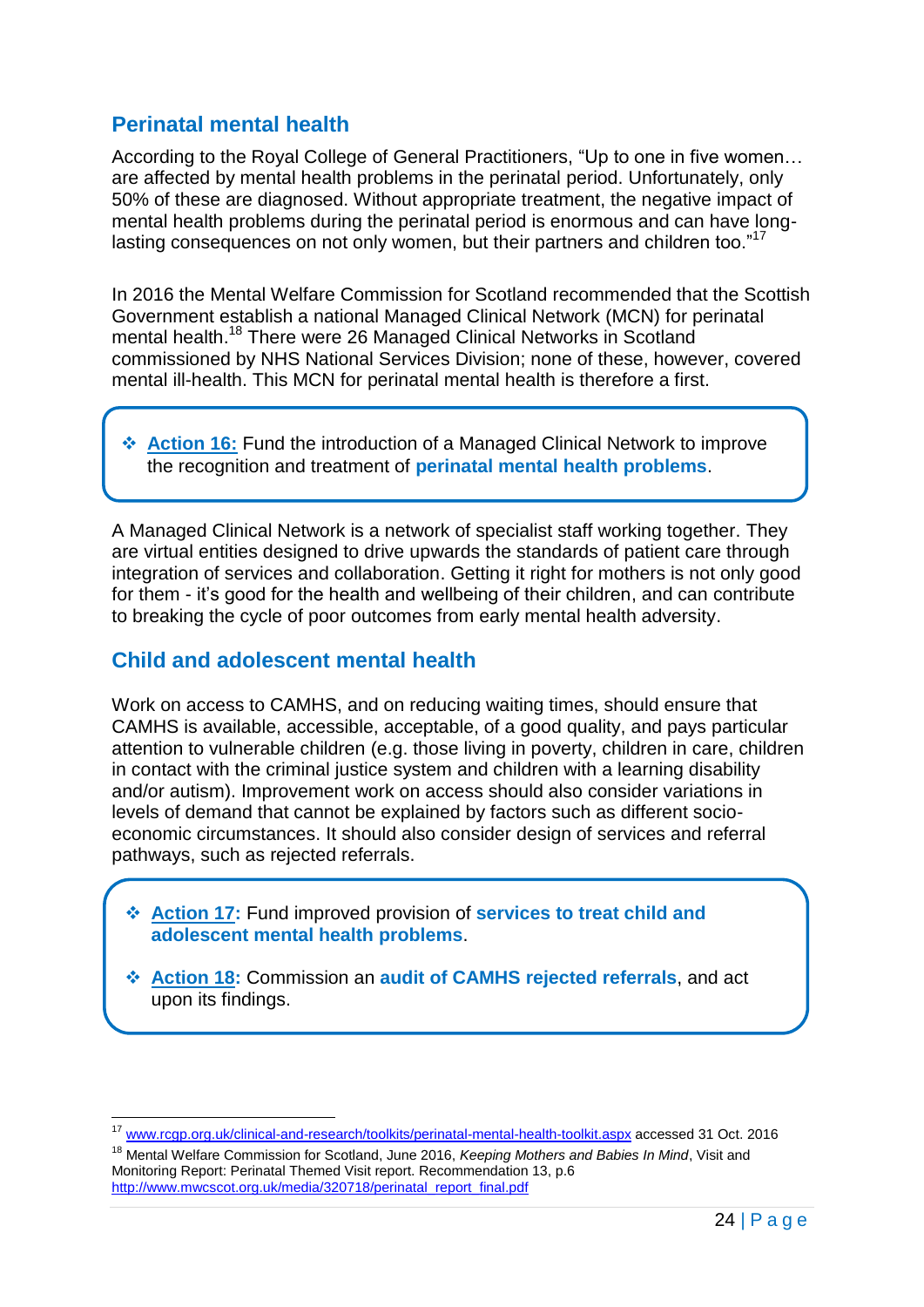Work on treatment pathways and development of CAMHS intensive treatment services outwith an inpatient setting are essential. As reported by the Mental Welfare Commission for Scotland in 2016, there have been improvements with fewer incidences of young people being admitted to non-specialist wards.<sup>19</sup> We want to see this improvement continue.

Where an admission to a non-specialist ward occurs it must be ensured that safe and appropriate care can be provided in the non-specialist setting and that the admission is clinically and socially appropriate for the young person. The Mental Welfare Commission has recommended that standards be reviewed. To develop protocols for admissions, there will be a discrete piece of work.

 **Action 19:** Commission Lead Clinicians in CAMHS to help develop a **protocol for admissions to non-specialist wards** for young people with mental health problems.

Some children travel outwith Scotland to receive specialist care. While it is possible that, in order to provide the appropriate clinical care, some highly specialist services will always need to be provided out of the country where numbers of patients are very small, this should be minimised where possible. In order to reduce the need for our vulnerable young people to travel outside Scotland for their health care and to improve the pathways of care, the Scottish Government has offered funding to support the capital development of a forensic CAMHS inpatient unit. Planning proposals are currently with the NHS. The Scottish Government is also supporting work on potential mental health inpatient needs of children and young people with a learning disability (intellectual disability) and/or an autism spectrum disorder.

 **Action 20:** Scope the required level of **highly specialist mental health inpatient services for young people, and act on its findings**.

Young people can struggle to make the transition from children"s mental health services into adult mental health services. Both children"s and adult services need to cooperate to make this transition as seamless as possible. Smooth transitions between services are also part of achieving joined-up accessible services.

 **Action 21: Improve quality** on anticipatory care planning approaches for children and young people leaving the mental health system entirely, and for children and young people **transitioning from CAMHS to Adult Mental Health Services**.

<sup>19</sup> Mental Welfare Commission for Scotland, October 2016, *Young Person Monitoring 2015/16*, Statistical Monitoring Report [http://www.mwcscot.org.uk/media/343729/young\\_person\\_monitoring\\_report\\_2015-16.pdf](http://www.mwcscot.org.uk/media/343729/young_person_monitoring_report_2015-16.pdf)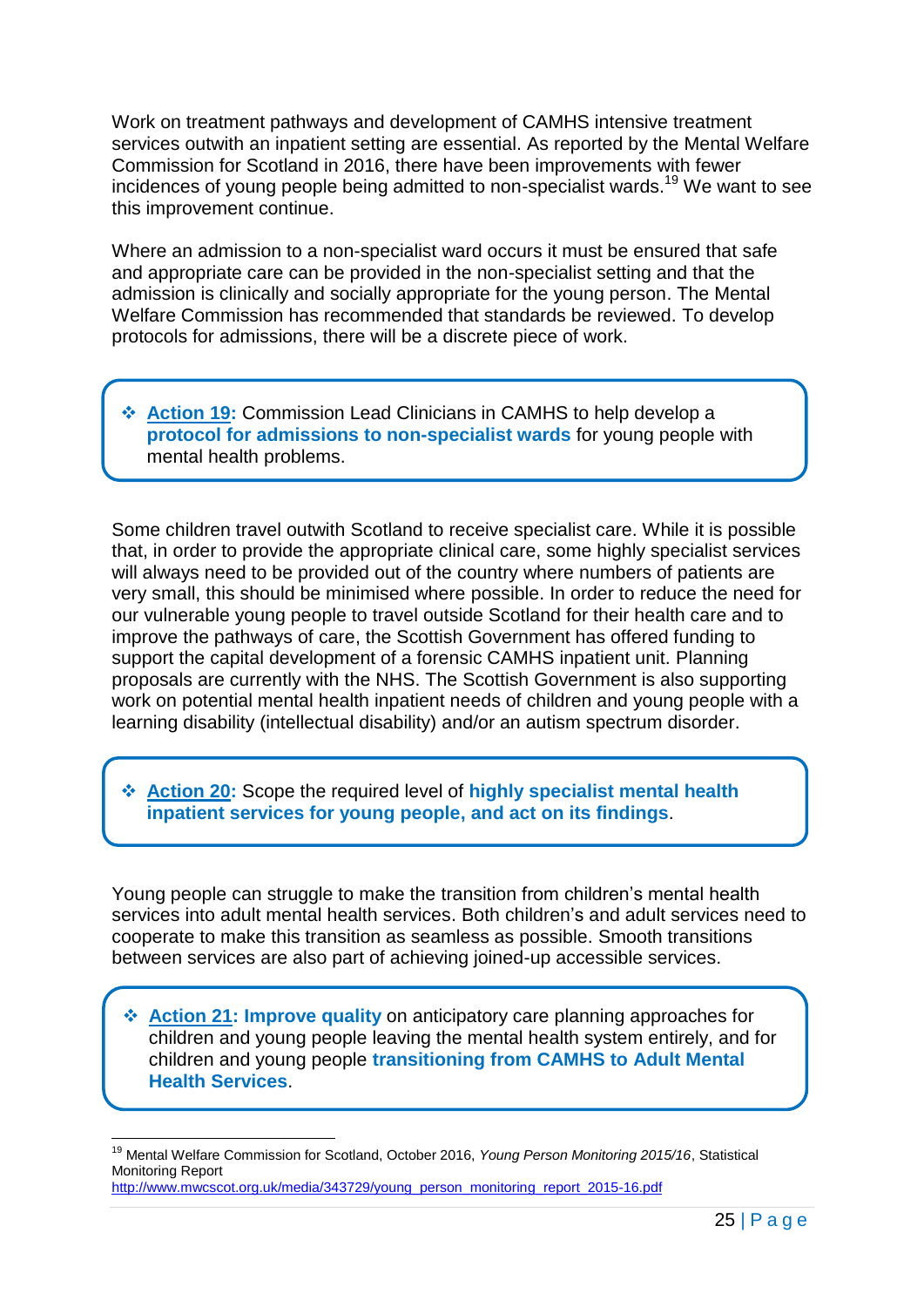## **Eating disorders**

The vast majority of people with an eating disorder are treated in the community by their local primary or community mental health care teams, with support links to specialist hospital or voluntary sector care where appropriate. To help ensure that young people with an eating disorder are able to access support in a way that reflects digital lifestyles, the Scottish Government will support the development of a digital tool for this.

 **Action 22:** Support development of a **digital tool to support young people with eating disorders**.

#### **Primary care and mental health**

For health and social concerns, the person that many people turn to first is a primary healthcare practitioner, often their GP. Mental health issues are a common feature of primary care consultations and around a third of GP consultations have a mental health element. Strategic planning and commissioning for primary care services is the responsibility of Integration Authorities.

Scottish Government sees the transformation of primary care as key to delivering the National Clinical Strategy. The Scottish Government is working with primary care providers to test new models of service provision. We are also developing a Workforce Strategy, which will be crucial in ensuring that the broader NHS workforce is confident in dealing with mental health problems, and in ensuring the availability and capacity of specialist mental health staff.

Integration Authorities will want to consider how they can maximise the role of both clinical and non-clinical workers in primary care, such as Link Workers. Link Workers provide problem-solving, listening and signposting for physical, mental and social problems. They also work with people to optimise their own health, and monitor some chronic condition care plans. This approach will support the delivery of ask once, get help fast.

 **Action 23: Test and evaluate** the most effective and sustainable models of **supporting mental health in primary care**, by 2019.

#### **Psychological therapies**

NHS Boards are working hard to reduce waiting times for access to psychological therapies for all ages. The Scottish Government will continue to offer national support to NHS Boards with a programme of improvement and learning from good practice. There should be no unwarranted variation across the country, and no lower levels of access to psychological therapies for people who are already receiving other forms of mental health care, nor for people over the age of 65.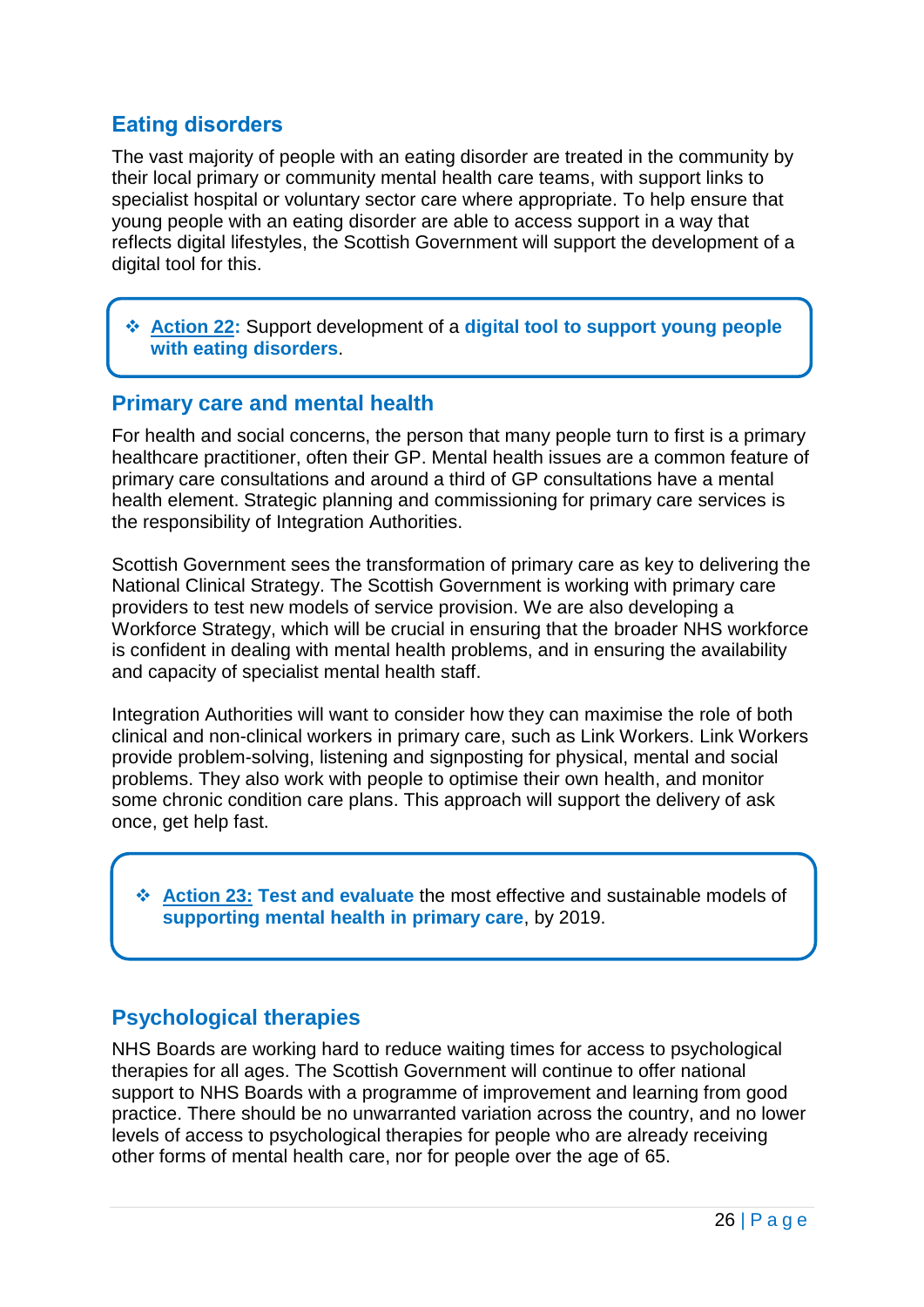- **Action 24:** Fund work to improve **provision of psychological therapy services** and help meet set treatment targets.
- **Action 25:** Develop more accessible **psychological self-help resources** and **support national rollout of computerised CBT** with NHS 24, by 2018.

#### **Better information technology**

The Scottish Government"s planned new Digital Health and Social Care Strategy will give an opportunity to connect the needs of mental health services and users into digital infrastructure investments that are being mapped out for health and community care over the next 5 years and beyond.

#### **Parity of quality of treatment**

There are clinical guidelines for which treatments should be delivered, and how, for mental health issues, just as there are for physical health issues. Best practice should be followed in the delivery of mental health treatment, with the evidence base and clinical guidelines as the basis for that best practice: this is about the right treatment, with the right number of sessions, with outcomes monitored and recorded. Using evidence-based clinical guidelines to treat mental health problems will be important evidence that parity between mental and physical health is being achieved. Using them will also help to deliver on non-discrimination.

#### **Early interventions at the onset of a mental illness**

Early intervention at the commencement of illness – especially for psychosis – has been shown to have positive impact on the development and severity of the illness, making a difference to people's life chances and quality of life.

Availability of fast and effective treatment for first episode psychosis matters especially, although not exclusively, for our young people and their families, because first episode psychosis:

**occurs most commonly between late teens and late twenties, with more**  " **than three quarters of men and two thirds of women experiencing their first episode before the age of 35"**. 20 

 **Action 26:** Ensure the propagation of best practice for **early interventions for first episode psychosis**, according to clinical guidelines.

<sup>&</sup>lt;sup>20</sup> NICE, April 2016, *Implementing the Early Intervention In Psychosis Standard and Waiting Time Guidance,* NHS England[, https://www.england.nhs.uk/mentalhealth/wp-content/uploads/sites/29/2016/04/eip-guidance.pdf](https://www.england.nhs.uk/mentalhealth/wp-content/uploads/sites/29/2016/04/eip-guidance.pdf) p.12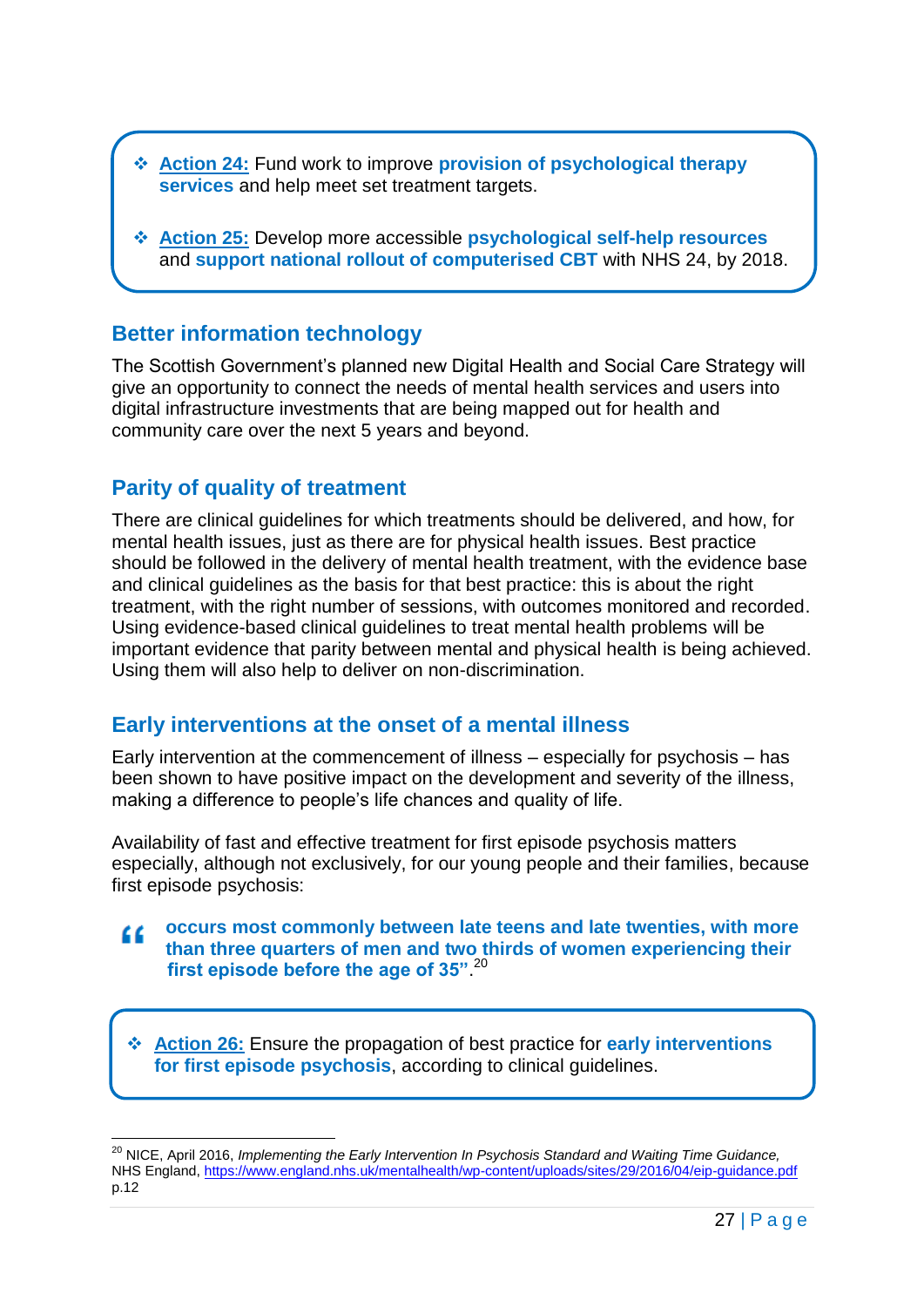People with equivalent life-changing, severe physical health diseases are entitled to expect and receive rapid, modern, evidence-based services. So should those with mental ill-health. Work in this area was also in the previous Mental Health Strategy and it is therefore likely that it will require additional improvement support, for example through Healthcare Improvement Scotland, to ensure impact.

## **Veterans**

The Scottish Government supports the Armed Forces Covenant and, as set out in "*Renewing Our Commitments*" (Feb 2016), no one should suffer disadvantage as a result of military service. Armed Forces veterans, including those who have experienced trauma, may benefit from particular models such as peer support, combined with mainstream treatment. The Scottish Government will support efforts to meet the needs of veterans and their families, and local partnerships will want to consider how best to provide services locally for them.

# **Suicide and self-harm**

Prevention of suicide and self-harm will continue to be the focus of separate work. Later in 2017, the Scottish Government will engage with stakeholders with a view to developing a new strategy or action plan for publication by early 2018.

## **Dementia**

Dementia remains a priority for the Scottish Government and its partners. The forthcoming National Dementia Strategy will reflect the continued importance we attach to this agenda, building on the significant work which is already underway across Scotland.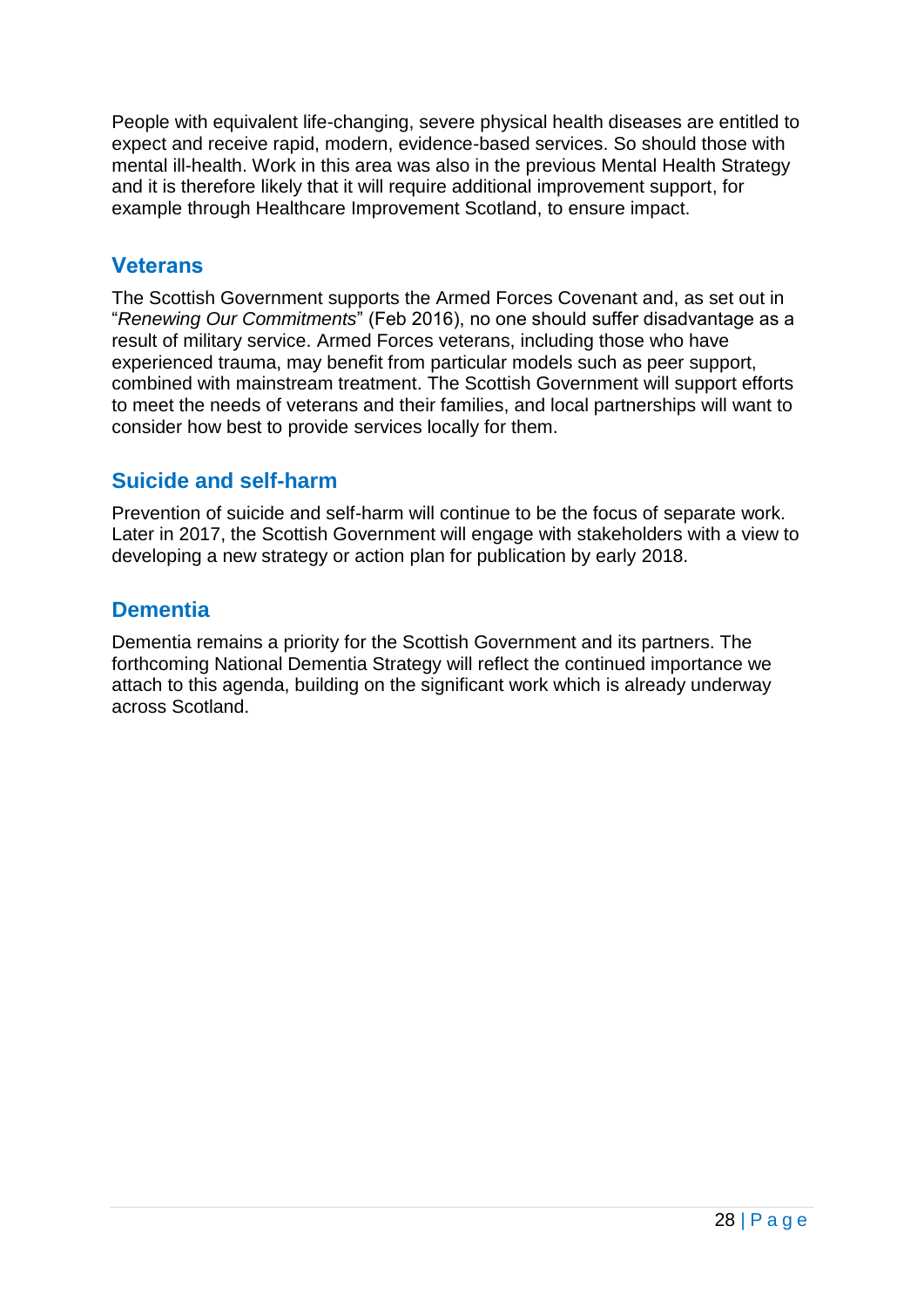# **The physical wellbeing of people with mental health problems**

#### **Ambitions:**

- That **premature mortality** of people with severe and enduring mental illness **is tackled.**
- That **the rate of smoking** amongst people with a diagnosed mental health problem **should decline at the same rate** as the rate for the general population.
- That the **uptake of screening for cancers**, amongst people with a diagnosed severe and enduring mental illness, **should be the same** as the rate for the general population.
- That **side effects of psychiatric medication are appropriately monitored** and, where possible, reduced.

It is unacceptable that people with severe and enduring mental illness may have their lives shortened by 15 to 20 years because of physical ill-health. This is a significant health inequality. Tackling it will help support parity and accessibility to – and availability of – services, as well as supporting prevention and earlier interventions work. Tackling it will also help to ensure non-discrimination in a human rights-based approach.

There must be actions that improve the physical health of people with mental health problems and that improve the mental health of people with physical health problems. Actions need to happen at population community levels, in primary care services, in specialist mental health services and in specialist acute services. There should be holistic services around the individual. Addressing inequalities needs to be built in. People who have a mental health condition are considered as having a disability if it has a long-term effect on normal day-to-day activity, as defined under the Equality Act 2010, where "long term' is if the condition lasts, or is likely to last, 12 months. Disabled people are therefore intrinsic to this Strategy. Adults with learning disabilities also have higher rates of mental ill-health than any other group in the population, so services for this population must be accessible.

## **Primary care**

Integration Authorities will want to consider how they can maximise the role of clinical and non-clinical workers in primary care who provide problem-solving, listening and signposting for physical, mental and social problems, who work with people to optimise their own health and who monitor some chronic condition care plans. As part of its Workforce Planning, the Scottish Government will also consider this.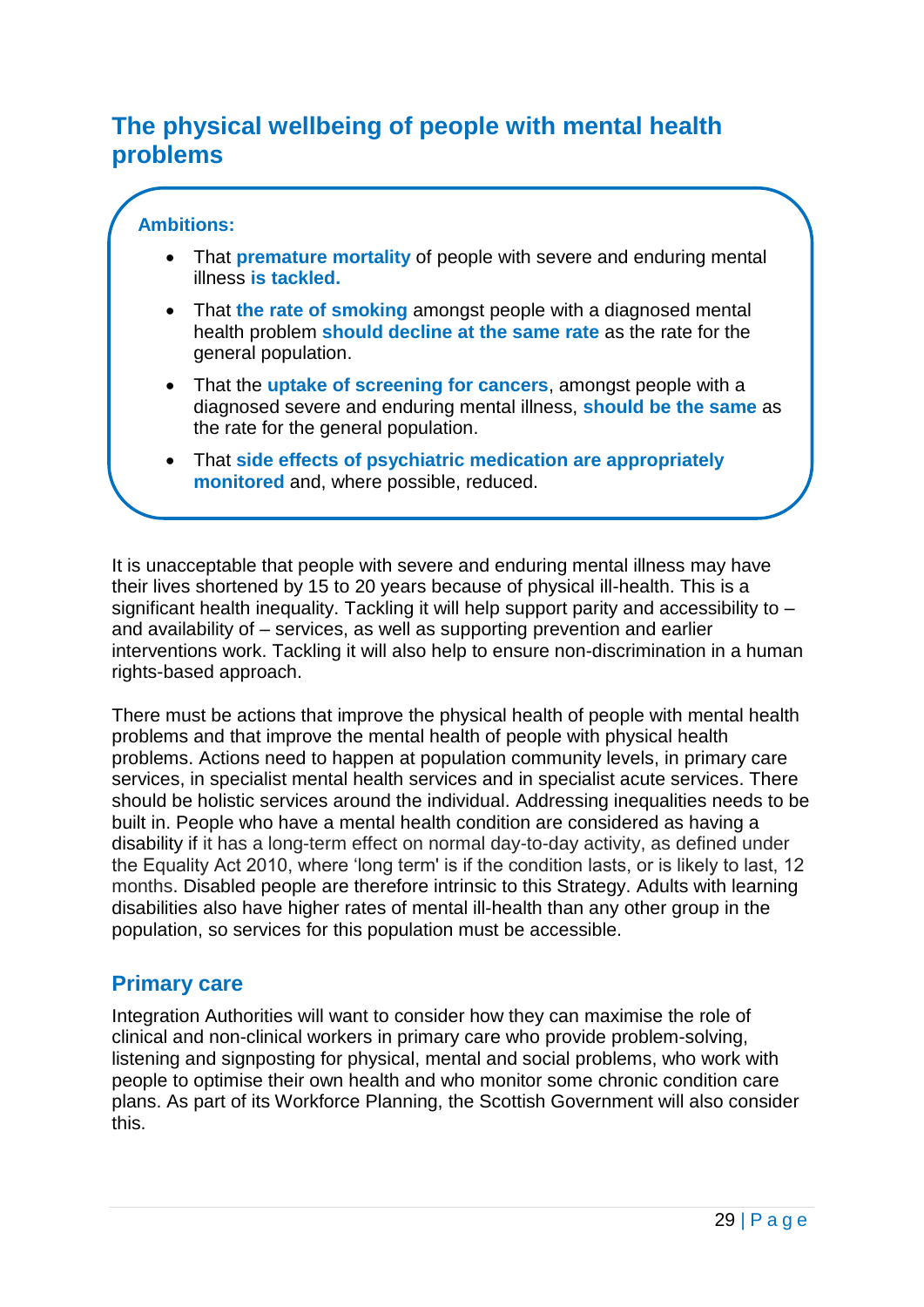# **Liaison psychiatry**

Liaison psychiatry is a type of multidisciplinary, mental health specialist service. Such a service can provide advice, assessment, treatment and training, which spans emergency departments, inpatients and some outpatient acute services. This is for people with physical health problems who also have a mental health issue, as well as treating people whose primary diagnosis is a mental health one.

Such services can help to ensure that people need only ask once to get help fast. Health and financial benefits come from reduced lengths of stay, reduced readmissions and investigations and improved care of medically unexplained symptoms, dementia and long term conditions.<sup>21</sup>

These services should be funded and provided by acute services as part of the range of services needed in an acute setting. As part of its Workforce Planning, the Scottish Government will work with NHS Boards on their liaison psychiatry provision and specialist mental health provision for acute patients.

# **Alcohol and drug misuse**

People who have problems with alcohol and/or drug misuse, and who also have a mental health problem, may sometimes fall through the gaps where services are not joined up. Substance misuse can also affect families and carers. Integration Authorities will therefore wish to ensure that alcohol, drugs, mental health services and social services work jointly and in a holistic way, so that people receive help with substance misuse and any underlying mental health issues.

Problem substance use and mental health issues are included in the Distress Brief Intervention design but work must be wider, addressing needs in primary care and in other parts of healthcare.

- **Action 27:** Test and learn from better assessment and referral arrangements in a range of settings for dual diagnosis for people with **problem substance use and mental health diagnosis**.
- **Action 28:** Offer opportunities to **pilot improved arrangements** for **dual diagnosis** for people with problem substance use and mental health diagnosis.

 $21$  The Academy of Medical Royal Colleges published "No Health without Mental Health" 2009, with a supplementary report 2011 "The supporting evidence" <https://www.rcpsych.ac.uk/pdf/ALERT%20print%20final.pdf>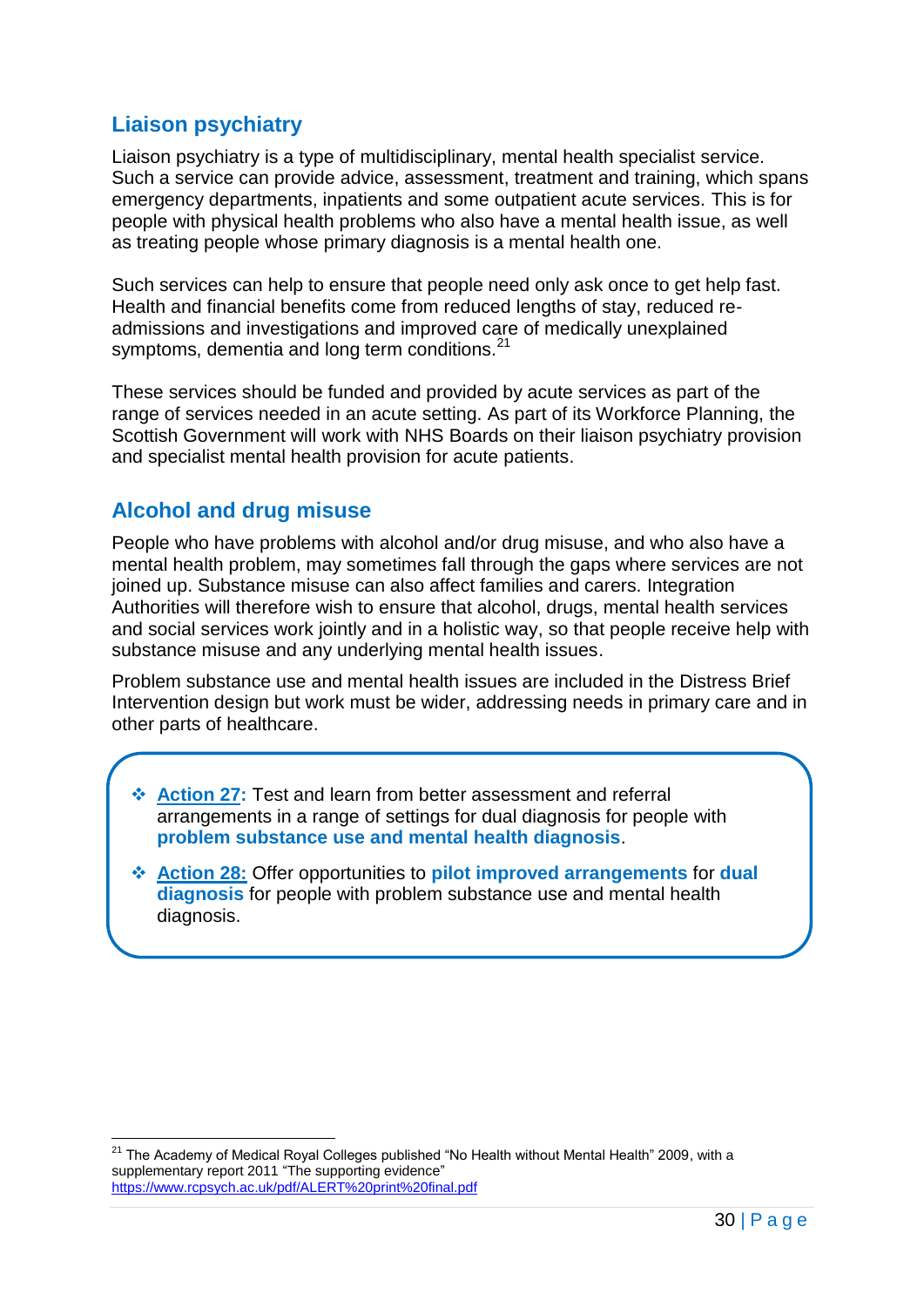# **Smoking**

While the general smoking rate is declining, smoking rates among those with mental health problems have changed little during the past 20 years. One in three people with mental health problems in the UK smoke, as compared with one in five of the general population.<sup>22</sup>

Smoking can negatively affect the efficacy of medication taken for mental health problems, thereby increasing pharmaceutical costs. Stopping smoking can reduce depression, anxiety and stress and can reduce the long term risk of cancer – all of which can have a positive impact on the individual and a reduction in healthcare costs. Making a difference to smoking rates can help tackle premature mortality.

 **Action 29:** Work with partners who provide **smoking cessation** programmes to target those programmes towards people with mental health problems.

#### **Physical health screening**

As the Mental Welfare Commission for Scotland has highlighted, smoking is not the only factor contributing to early deaths of people with a mental illness. Other contributing factors may include: poorer access to physical healthcare and diagnostic overshadowing (where physical problems are under-treated or wrongly attributed to mental health issues), inadequate diet, lack of exercise, the effects of long-term use of psychiatric medication, higher rates of suicide (compared to the general population), and accidental and violent deaths.<sup>23</sup> Public health is failing this population.

To begin to address the often poorer physical health of people with more severe mental health problems, issues with medication and screening are areas to start.

 **Action 30:** Ensure **equitable provision of screening programmes**, so that the take up of physical health screening amongst people with a mental illness diagnosis is as good as the take up by people without a mental illness diagnosis.

The *National Confidential Inquiry into Suicides and Homicides by people with Mental Illness* has identified the organisational existence of a local comorbidity policy as a protective risk factor<sup>24</sup>. The Scottish Government has communicated this through Healthcare Improvement Scotland.

<sup>22</sup> ASH Scotland, March 2016

<sup>23</sup> [http://www.mwcscot.org.uk/media/307343/mental\\_health\\_strategy\\_statement\\_final.pdf](http://www.mwcscot.org.uk/media/307343/mental_health_strategy_statement_final.pdf)

<sup>&</sup>lt;sup>24</sup> <http://research.bmh.manchester.ac.uk/cmhs/research/centreforsuicideprevention/nci/>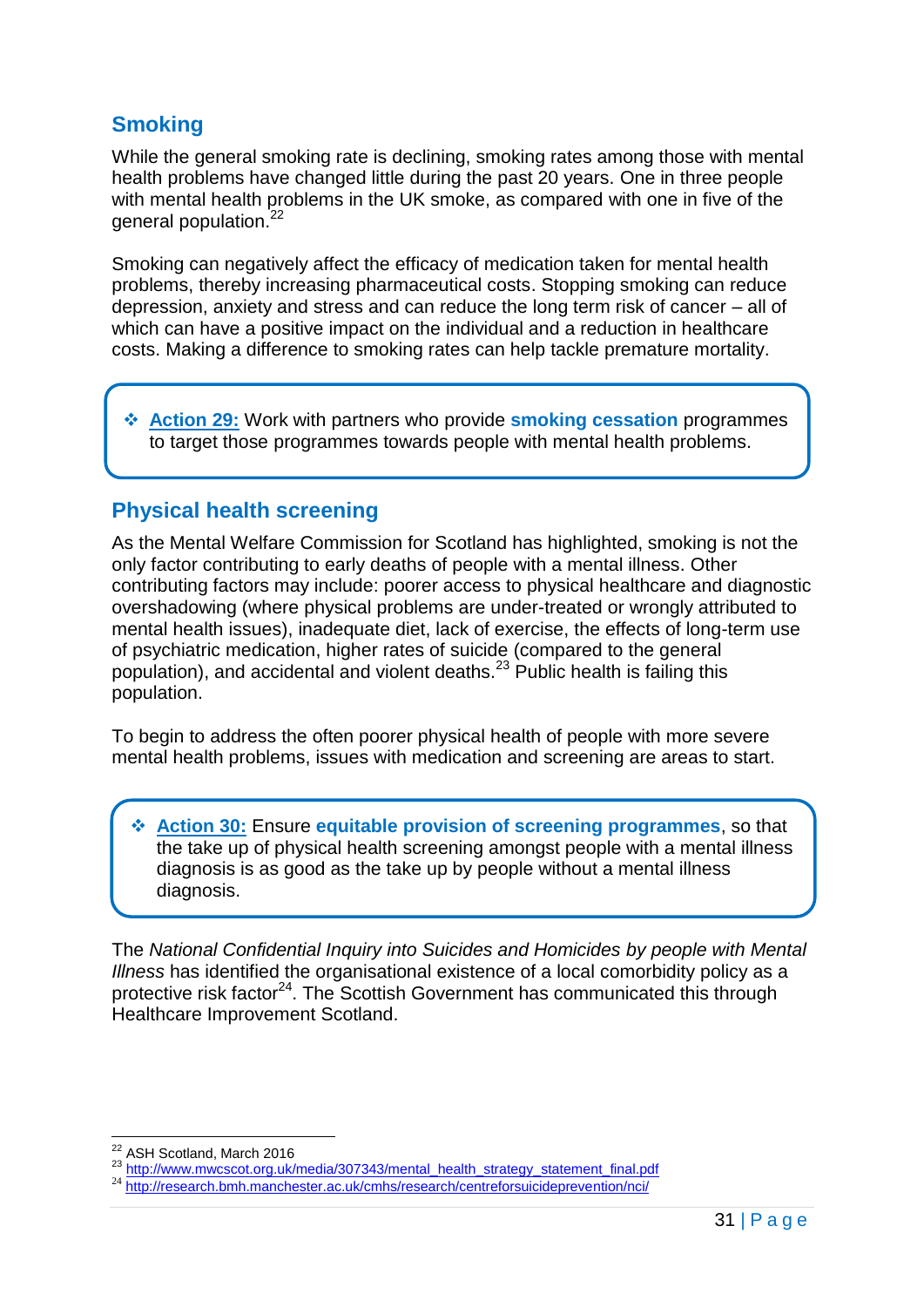# **Physical activity**

Medication can have side effects on weight. Keeping physically active can help with some of the impacts of weight gain as well as having an effect on mood. Our vision is of a Scotland where more people are more active, more often, in part because being active is good for mental wellbeing. With Active Scotland, the Scottish Government will support the development of a programme on physical activity by the Scottish Association for Mental Health (SAMH). The programme will improve the physical and mental health of people experiencing physical and mental health challenges, enabling them to live longer and healthier lives through increased levels of physical activity. Initiatives such as Our Natural Health Service are welcome for the differences they may make to people's mental wellbeing.<sup>25</sup>

**Action 31**: Support the **physical activity** programme developed by SAMH.

# **Dying well**

The Scottish Government has published a Strategic Framework for Action on Palliative and End of Life Care, 2016-21.<sup>26</sup> We expect the vision, aims and outcomes of the Strategic framework to apply to those who are dying and who also have severe and enduring mental illness, as well as those who are dying and who need mental health support to enable them to die well.

<sup>&</sup>lt;sup>25</sup> See<http://www.snh.gov.uk/land-and-sea/managing-recreation-and-access/healthier-scotland/> <sup>26</sup> <http://www.gov.scot/Resource/0049/00491388.pdf>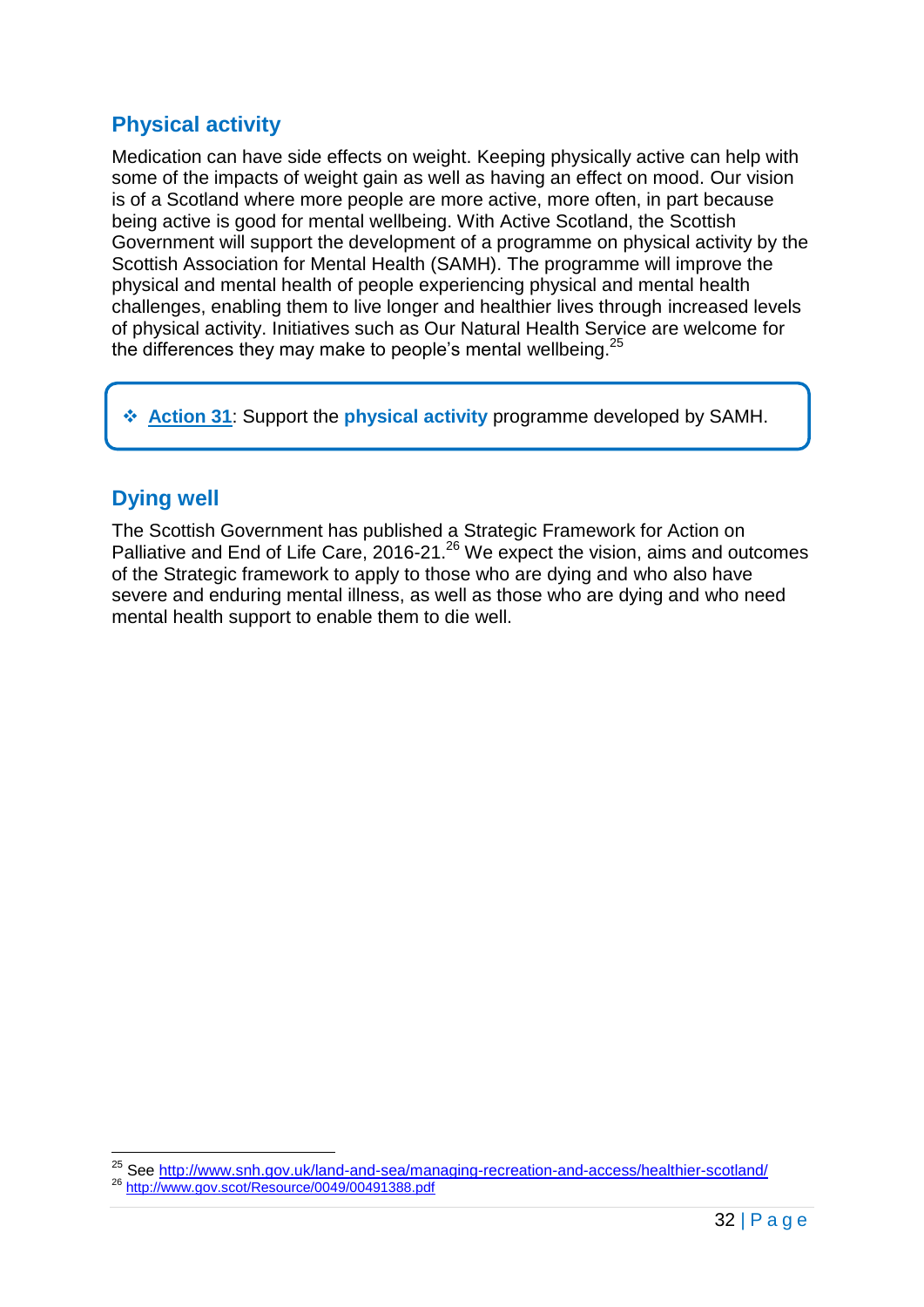# <span id="page-33-0"></span>**Rights, information use, and planning**

#### **Ambitions:**

- That **a human-rights based approach is intrinsic** to actions to improve mental health.
- That **legislation related to mental health is fit for purpose.**
- That people who have experienced mental health problems can be **supported back into the workplace.**
- That people who develop poor mental health are **supported to stay in work** just as they would be with physical health problems.

A human rights-based approach is intrinsic to actions in this Strategy. This is being addressed through the PANEL principles: Participation, Accountability, Nondiscrimination and equality, Empowerment, and Legality.

Our mental health and incapacity law sets out principles which have been at the forefront of a rights-based approach to law in this area. International law continues to develop and other jurisdictions have taken the step to overhaul their mental health and incapacity legislation. The approach taken here is to take account of supranational observations, build on existing good practice, and learn from other jurisdictions and about what works well.<sup>27</sup>

# **Mental Health legislation**

The implementation of mental health law will promote the realisation of the human rights of people experiencing mental health problems. This will also be a focus of a co-ordinated approach to any review of incapacity legislation and its interaction with mental health law. We will continue to work with partners on support for decisionmaking.

 **Action 32:** Use a **rights-based approach** in the statutory guidance on the use of mental health legislation.

 **Action 33: Commission a review** of whether the provisions in the Mental Health (Care and Treatment) (Scotland) Act 2003 Act fulfil the needs of people with learning disabilities and autism, taking forward new legislative measures if necessary.

 $27$ 

[http://tbinternet.ohchr.org/\\_layouts/treatybodyexternal/Download.aspx?symbolno=E%2fC.12%2fGBR%2fCO%2f6](http://tbinternet.ohchr.org/_layouts/treatybodyexternal/Download.aspx?symbolno=E%2fC.12%2fGBR%2fCO%2f6&Lang=en) [&Lang=en](http://tbinternet.ohchr.org/_layouts/treatybodyexternal/Download.aspx?symbolno=E%2fC.12%2fGBR%2fCO%2f6&Lang=en)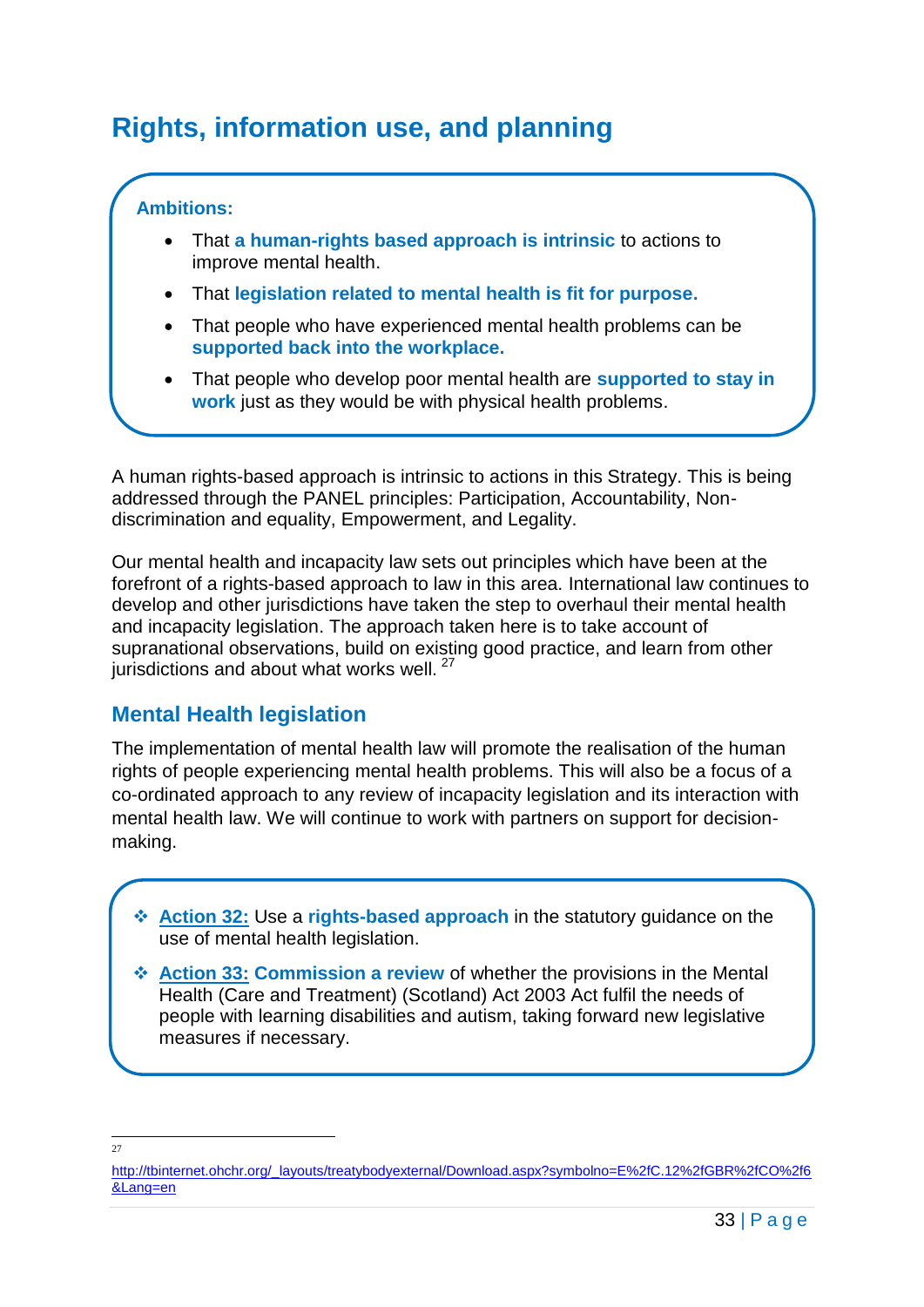# **Adults with Incapacity Legislation (AWI)**

Adults with Incapacity legislation should fully reflect the requirements of the United Nations Convention on the Rights of Persons with Disabilities (UNCRPD), with particular emphasis on provision of supported decision making, addressing issues around deprivation of liberty and the interaction of AWI legislation with the legislation on mental health and adult support and protection.

**Action 34**: **Reform Adults With Incapacity (AWI) legislation.**

#### **Mental Health Officers**

The independent role played by social work Mental Health Officers (MHOs) is central to ensuring that people"s human rights are protected and upheld when their care and treatment involves compulsion or can include detention. With the increase in local government"s statutory duties in relation to mental health, there has been a corresponding increase in the workload of MHOs. This can impact on the proportion of time available to focus on prevention, early intervention and recovery.<sup>28</sup>

 **Action 35:** Work with key stakeholders to better understand **Mental Health Officer capacity** and demand, and to consider how pressures might be alleviated.

## **Getting a job and staying in work**

Work can be good for mental health. Not being in work can be a factor in poverty, which is a determinant of mental ill-health. People with poor mental health are less likely than people with poor physical health and people with good health to transition from unemployment to employment.<sup>29</sup>

Labour market policies should focus on assisting people with poor mental health to move from unemployment into employment, and public health and employment initiatives must focus on assisting people to stay in work.

NHS Health Scotland works with employers to provide appropriate training opportunities to support workplace mental health and wellbeing: this offers opportunities for employers to support and implement policies on mental health in the workplace.

 **Action 36:** Work with **employers** on how they can act to protect and improve mental health, and support employees experiencing poor mental health.

<sup>28</sup> For further information on the Mental Health Officer workforce, see *Mental Health Officers (Scotland) Report 2015: A national statistics publication for Scotland,* Scottish Social Services Council, August 2016.

<sup>29</sup> Institute for Social and Economic Research, 2016, *Health and Employment: Findings from the largest longitudinal study of UK households,* p.5

[www.understandingsociety.ac.uk/d/303/Insights\\_2016\\_HealthEmployment.pdf?1478704546](https://www.understandingsociety.ac.uk/d/303/Insights_2016_HealthEmployment.pdf?1478704546)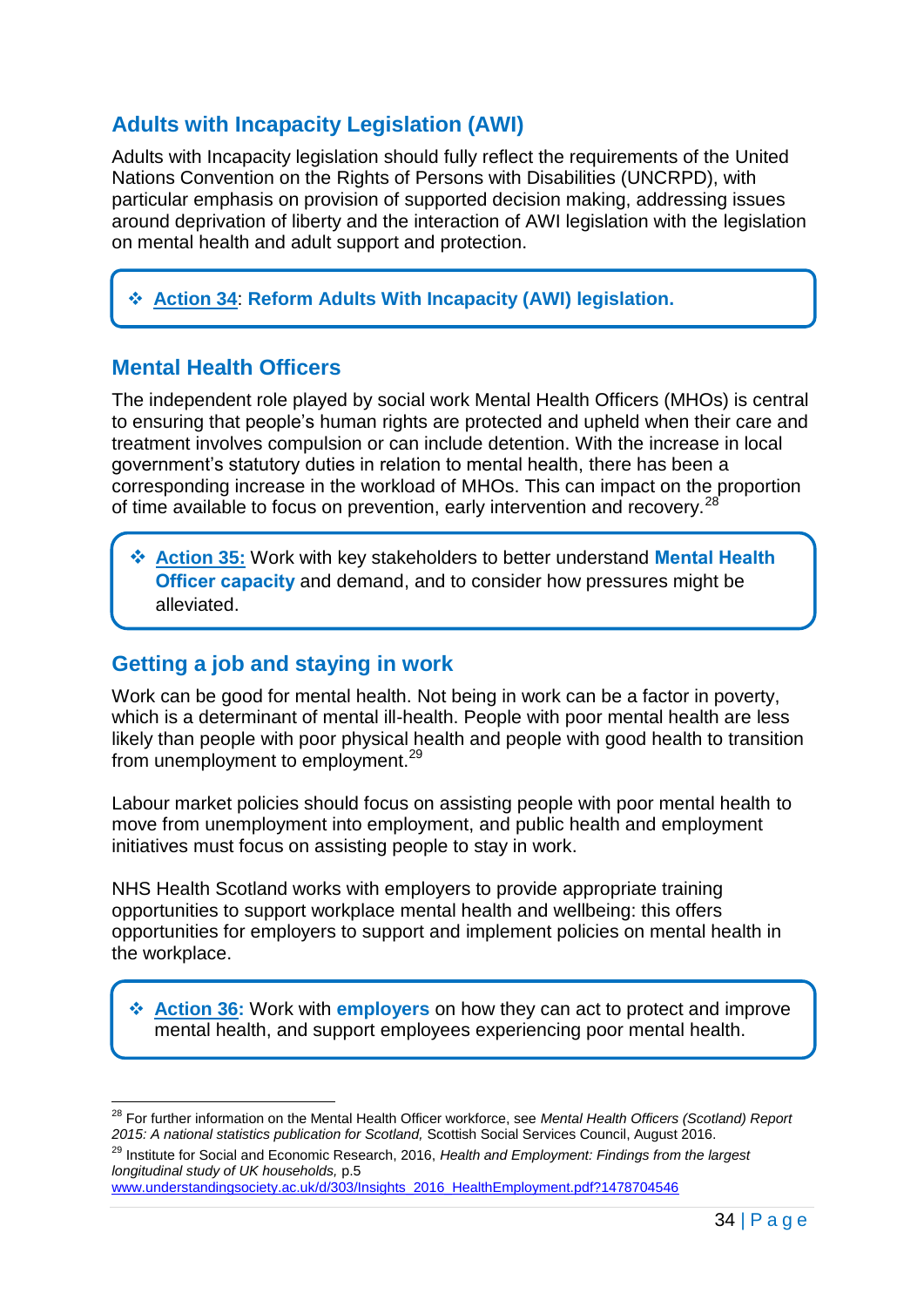There is already a range of different devolved and reserved support services in Scotland that could potentially help individuals with mental health conditions to sustain or return to fair work, improve the ability of employers to promote good mental health in the workplace, and support employees with mental health conditions. The current landscape of support can, however, be fragmented and complex, with a range of different eligibility criteria and some gaps and duplication. This can mean that people with mental health conditions do not find their way to support at an early enough stage to make a real difference to their ability to sustain or return quickly to fair work when they encounter problems.

 **Action 37:** Explore with others innovative ways of **connecting mental health, disability, and employment support in Scotland**.

## **Support people to manage their own mental health**

Evidence indicates that where people have the tools to manage their own health – including being supported to do so, such as through social prescribing - then their wellbeing may be improved.<sup>30</sup>

Training in first aid approaches for mental health should be as common as training in physical health first aid. Other opportunities also exist through peer support, digital tools and better use of electronic information because these offer huge potential for widening access, supporting co-production and self-management.

The Scottish Government"s ambition is for a sustainable health and social care system which helps to build resilient communities. There needs to be a strategic shift towards recovery models focused on assets, strengths and self-management. This is fundamental not only to how mental health services are designed and provided, but fundamental to the design and provision of all services that have the potential to improve mental health and wellbeing. This goes substantially beyond the scope of health services.

The importance of the approach and culture of staff in public services, including, but not limited to, mental health services and other health and social care services, in working with people with mental health problems, cannot be overstated. Every contact is an opportunity to promote health (both physical and mental), and to take a recovery-oriented approach.

Integration Authorities and Local Authorities will therefore wish to mainstream a recovery-oriented and rights-based approach throughout clinical services, through workforce development and use of tools like IROC (Individual Recovery Outcomes Counter) and SRI2 (Scottish Recovery Indicator). The Scottish Government will also consider how its support to the Third Sector can help to mainstream throughout health and social care services a recovery-oriented and rights-based approach.

<sup>30</sup> <http://www.wellscotland.info/priorities/Social-Prescribing-and-Self-Help>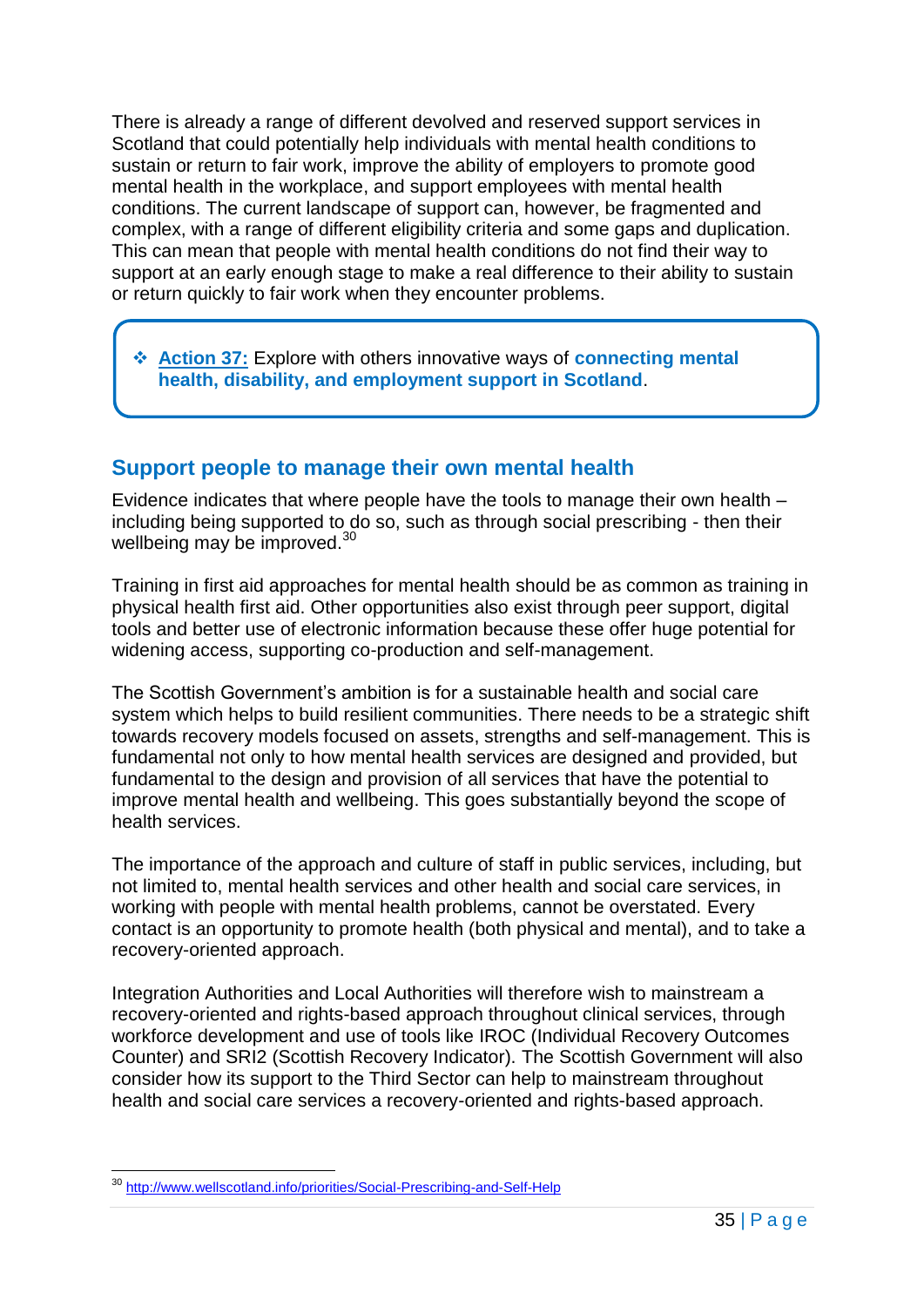#### **Self-directed support**

The aim of the Social Care (Self-directed Support) (Scotland) Act 2013 is to allow people, carers and families to make informed choices about what their social care support is and how it is provided. It aims to empower people to be equal partners in their care, to support decisions and to participate in education, work and social life. This, of course, includes people accessing social care for support with their mental health. The actions in the [2016-18 Self-Directed Support implementation plan](http://www.gov.scot/Publications/2016/12/5432/downloads) should help to ensure that Integration Authorities provide more creative and flexible support.

#### **Future Direction**

The introduction of the Mental Health (Care and Treatment) Act 2003 provided the most recent significant shift in how mental health services were provided. Partners have said that it is time for the next big change in how mental health services are provided and what they look like. Integration of health and social care creates the conditions for this next transformation of mental health services, to use the whole system to empower and support people to recover and stay well.

We have set out actions in this Strategy that address the most immediate challenges and priorities for the first 3-4 years of the Strategy. Other priorities will emerge. However, we are signalling now that the next phase of the Strategy will have a focus on mental health services in secondary care including inpatient and community services. This will allow Integration Authorities and partners in all sectors to start planning what that could mean now, so national support, including workforce planning and improvement support, can be aligned to support the changes that are needed.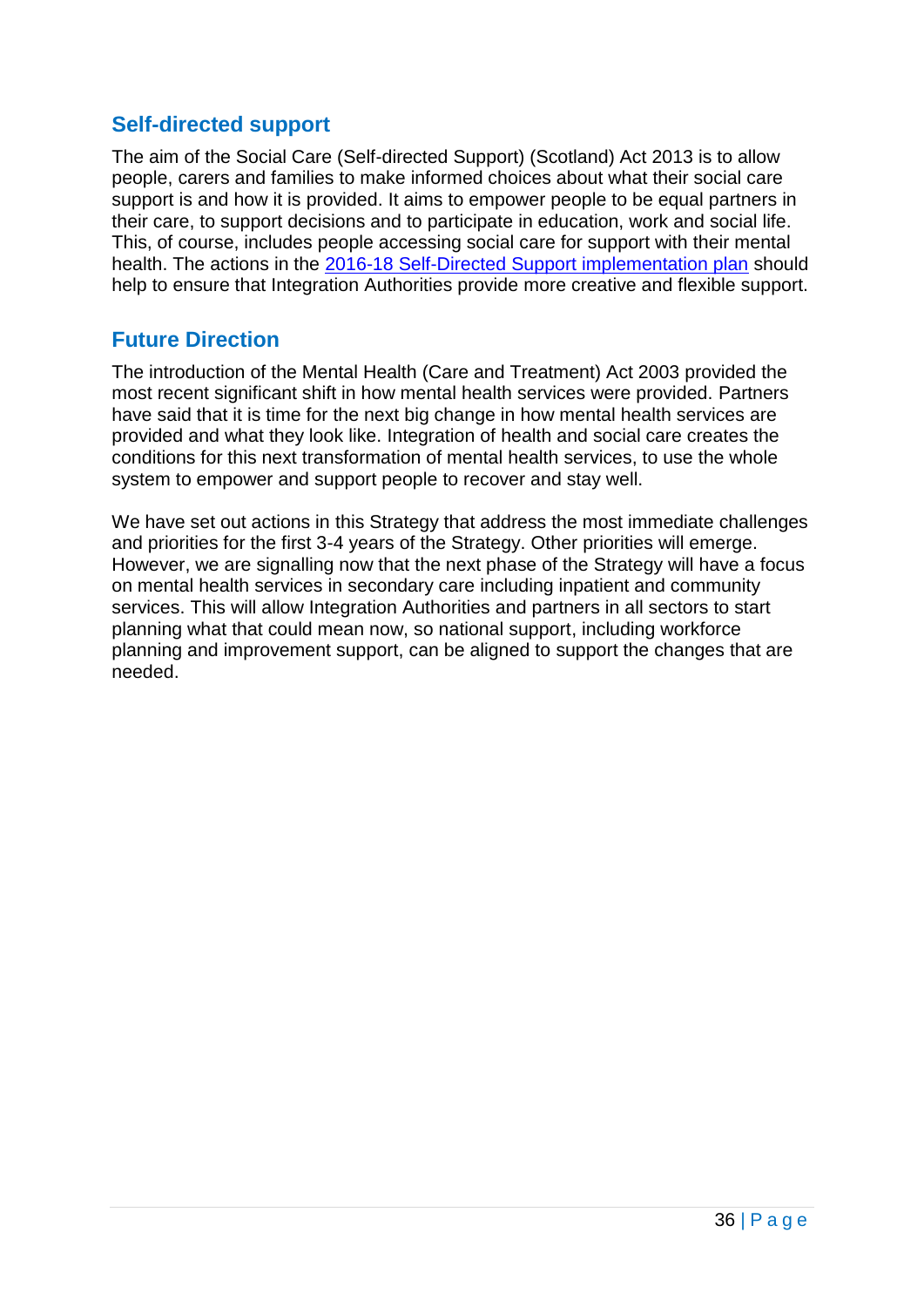# <span id="page-37-0"></span>**Data and measurement**

#### **Mental health strategy data framework**

The Scottish Government will develop a mental health strategy data framework. The aims are to have data that is useful to planners of services, clinicians, and people developing policy, and to cut back on the collection of data that is under-used or not fit for purpose. This will help meet the World Health Organisation"s Global Target 4, on routine collection and reporting of mental health indicators.<sup>31</sup>

Good data collection requires an underpinning of development and use of digital tools and better use of electronic information: as well as supporting data these can increase efficiency and improve healthcare outcomes in Scotland. That is, of course, a cross-cutting agenda.

#### **Governance and reporting process**

The Scottish Government will also develop a governance process to oversee this 10 year Strategy, and a reporting process to track progress.

 **Action 38:** Develop a **quality indicator profile** in mental health which will include measures across six quality dimensions – **person-centred, safe, effective, efficient, equitable and timely**.

The monitoring and implementation of this Strategy will be supported by local performance management and reporting undertaken by Integration Authorities. This will allow for tracking of progress towards the nine national health and wellbeing outcomes – for which Integration Authorities are accountable to deliver.

As good mental health is not the sole preserve of health services, or even public services, we will also seek to work regularly with stakeholders to shape how actions are implemented and how we learn lessons for the future. By working together, both within and outwith government, we can realise the ambitions of this Strategy.

- **Action 39:** Establish a **bi-annual forum** of stakeholders to help track progress on the actions in this Strategy, and to help develop new actions in future years to help meet our ambitions.
- **Action 40:** Carry out a full **progress review** in 2022, the halfway point of the strategy, to ensure that lessons are learnt from actions to that point.

<sup>31</sup> World Health Organisation (WHO), 2013, *Mental Health Action Plan 2013-2020,* p.19 [http://apps.who.int/iris/bitstream/10665/89966/1/9789241506021\\_eng.pdf](http://apps.who.int/iris/bitstream/10665/89966/1/9789241506021_eng.pdf) **Global target** 4: *80% of countries will be routinely collecting and reporting at least a core set of mental health indicators every two years through their national health and social information systems (by the year 2020].*